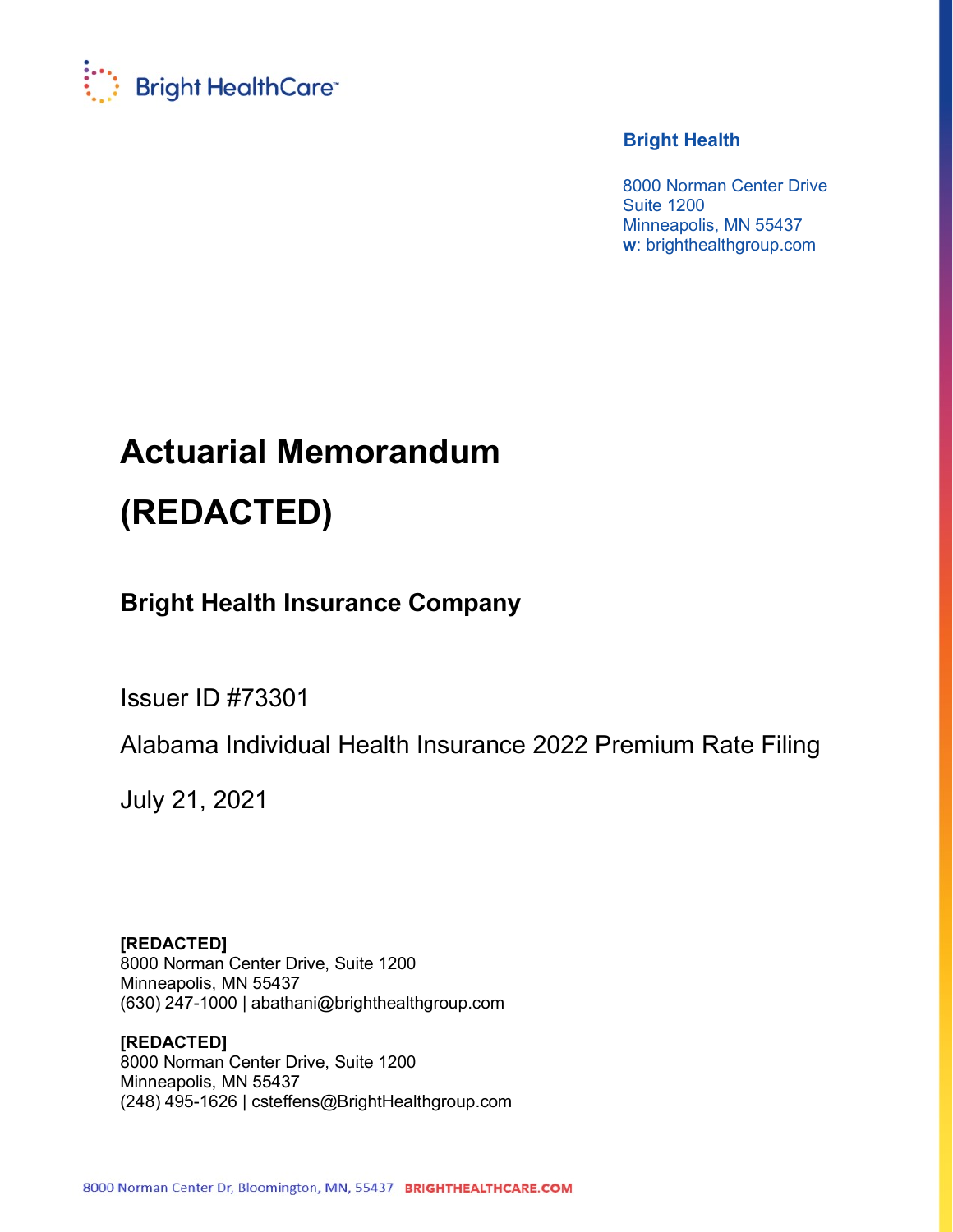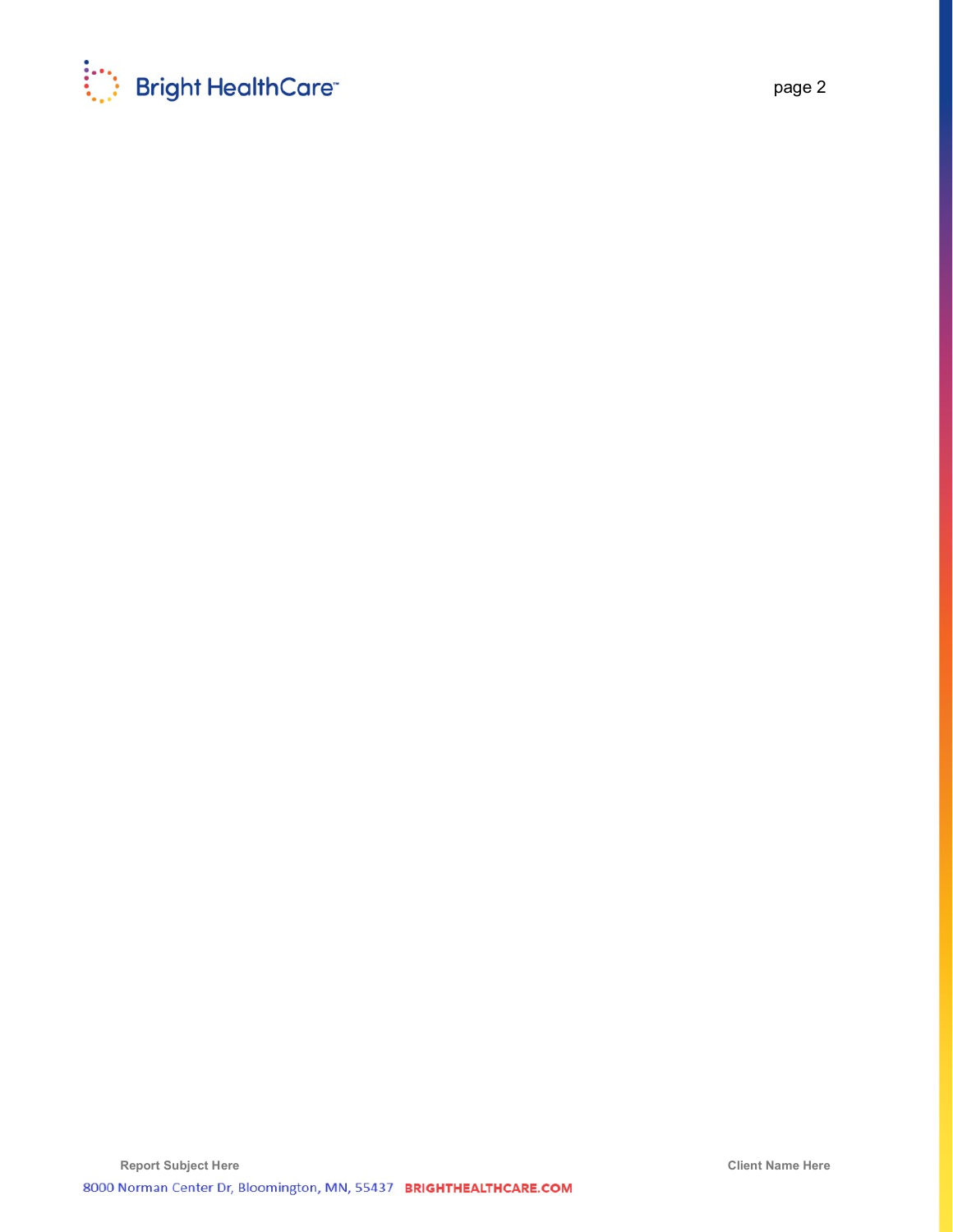

# **1. EXECUTIVE SUMMARY**

This actuarial memorandum and the accompanying appendices represent documentation to support the filing of premium rates for Bright Health Insurance Company (BHIC)'s individual ACA products, effective January 1, 2022. The format of this memorandum follows the Federal URR instructions.

Bright Health Insurance Company of Alabama (BHICAL) entered the Alabama individual market January 1, 2018. As of 12/31/2020 BHICAL merged to become a part of BHIC; therefore, this filing presents premium rates for new and renewing products. The BHIC products include Gold, Silver, Bronze (including a Bronze HSA-qualified plan), and Catastrophic plans. In total, BHIC is filing 19 plans (11 of which are new for 2022), plus CSR plans for each silver plan offered On-Exchange. All plans will be offered in Rating Area 3; BHIC does not offer plans in any other rating areas. All plans, except for Gold which will only be offered On-Exchange, will be offered both On and Off-Exchange, as shown in Table 1 below. Plan designs include 2022 state mandated benefits, as well as adult dental and vision benefits on select plans. All plans are EPO network plans, with emergency services and associated inpatient stays as well as trauma services to be covered when incurred out-of-network.

| <b>HIOS ID</b> | <b>Plan Name</b>                                                     | <b>Exchange</b> | <b>Service Area</b> |
|----------------|----------------------------------------------------------------------|-----------------|---------------------|
| 73301AL0020001 | Gold \$0 PCP, SC & MH                                                | On and Off      | Rating Area 3       |
| 73301AL0020003 | <b>Bronze Low Premium</b>                                            | On and Off      | Rating Area 3       |
| 73301AL0020004 | Catastrophic                                                         | On and Off      | Rating Area 3       |
| 73301AL0020006 | Bronze 5100 HSA                                                      | On and Off      | Rating Area 3       |
| 73301AL0020009 | Silver \$0 Deductible & MH                                           | On and Off      | Rating Area 3       |
| 73301AL0020010 | Bronze \$0 PCP, SC & MH                                              | On and Off      | Rating Area 3       |
| 73301AL0020011 | <b>Silver Low Premium</b>                                            | On and Off      | Rating Area 3       |
| 73301AL0020012 | Silver Low MOOP                                                      | On and Off      | Rating Area 3       |
| 73301AL0020013 | Silver \$0 Deductible & MH                                           | Off.            | Rating Area 3       |
| 73301AL0020014 | Gold \$0 Deductible & MH + Adult<br>Dental and Vision                | On and Off      | Rating Area 3       |
| 73301AL0020015 | Bronze \$0 Medical Deductible                                        | On and Off      | Rating Area 3       |
| 73301AL0020016 | Bronze \$0 PCP, SC & MH + Adult<br>Dental and Vision                 | On and Off      | Rating Area 3       |
| 73301AL0020017 | Silver \$0 PCP, SC, MH & Generic                                     | Off             | Rating Area 3       |
| 73301AL0020018 | Silver \$0 PCP, SC, MH & Generic                                     | On and Off      | Rating Area 3       |
| 73301AL0020019 | Silver 4000 HSA                                                      | Off             | Rating Area 3       |
| 73301AL0020021 | Silver \$0 PCP, SC, MH & Generic +<br><b>Adult Dental and Vision</b> | Off             | Rating Area 3       |
| 73301AL0020022 | Silver \$0 PCP, SC, MH & Generic +<br><b>Adult Dental and Vision</b> | On and Off      | Rating Area 3       |

#### **Table 1: 2021 Proposed Plans**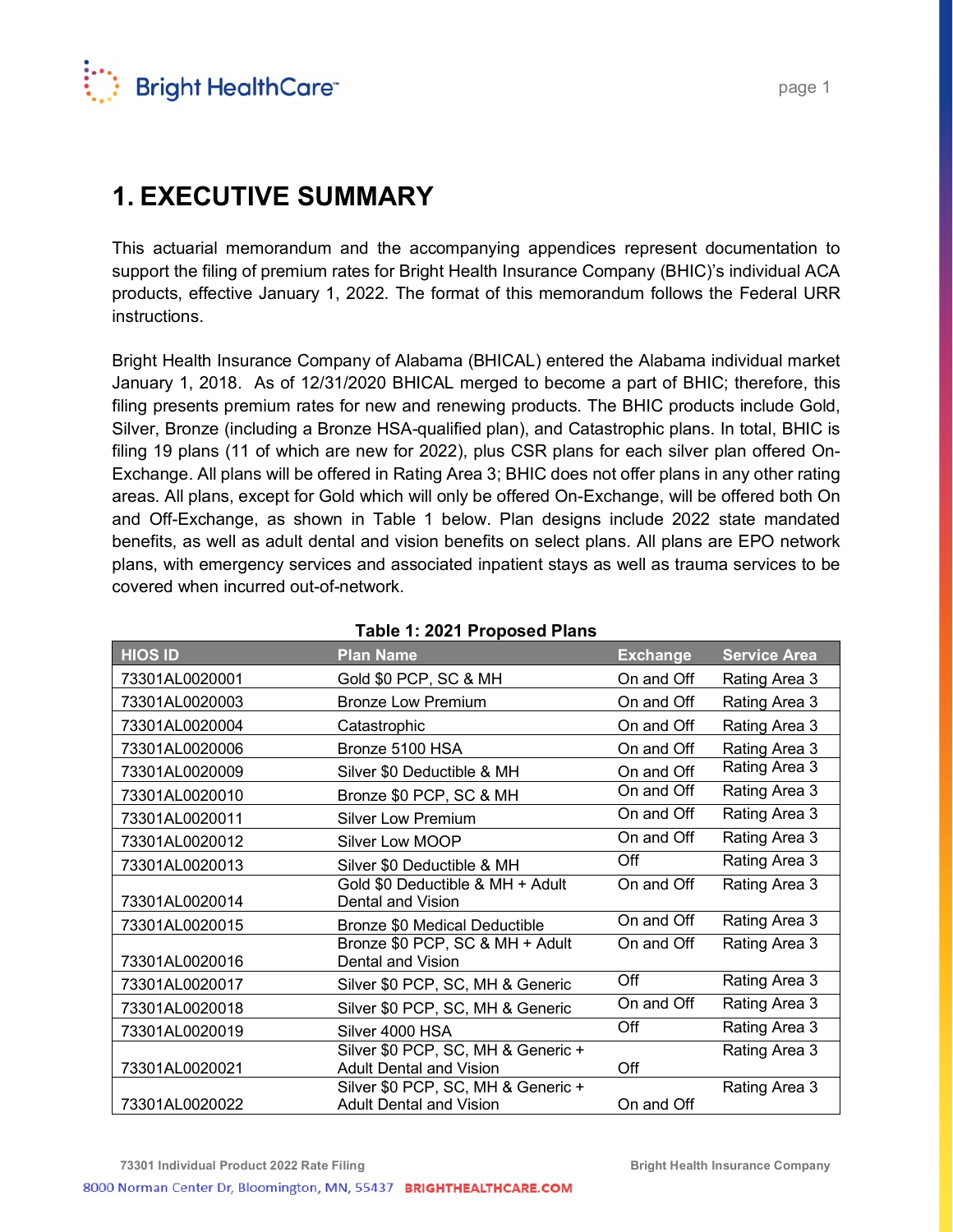

| <b>HIOS ID</b> | <b>Plan Name</b> | <b>Exchange</b> | <b>Service Area</b> |
|----------------|------------------|-----------------|---------------------|
| 73301AL0020023 | Silver Lean      | On and Off      | Rating Area 3       |
| 73301AL0020024 | Bronze Lean      | On and Off      | Rating Area 3       |

BHIC products will be sold through an agency/broker model, through the internet, in direct response to incoming inquiries, and through the Alabama Exchange. Products are guaranteed issue, guaranteed renewable, and issued on an issue age basis.

BHIC elected to [REDACTED]

# **2. GENERAL INFORMATION**

#### **Company Identifying Information**

Company Legal Name: Bright Health Insurance Company

State: AL

HIOS Issuer ID: 73301

Market: Individual

Effective Date of Rate Change: January 1, 2022

#### **Company Contact and Responsible Actuary Information**

Responsible Actuary Name: [REDACTED]

Company: Bright Health Group

Phone Number: [REDACTED] , respectively.

Email Address: [REDACTED]

#### **SERFF Rate Review Detail**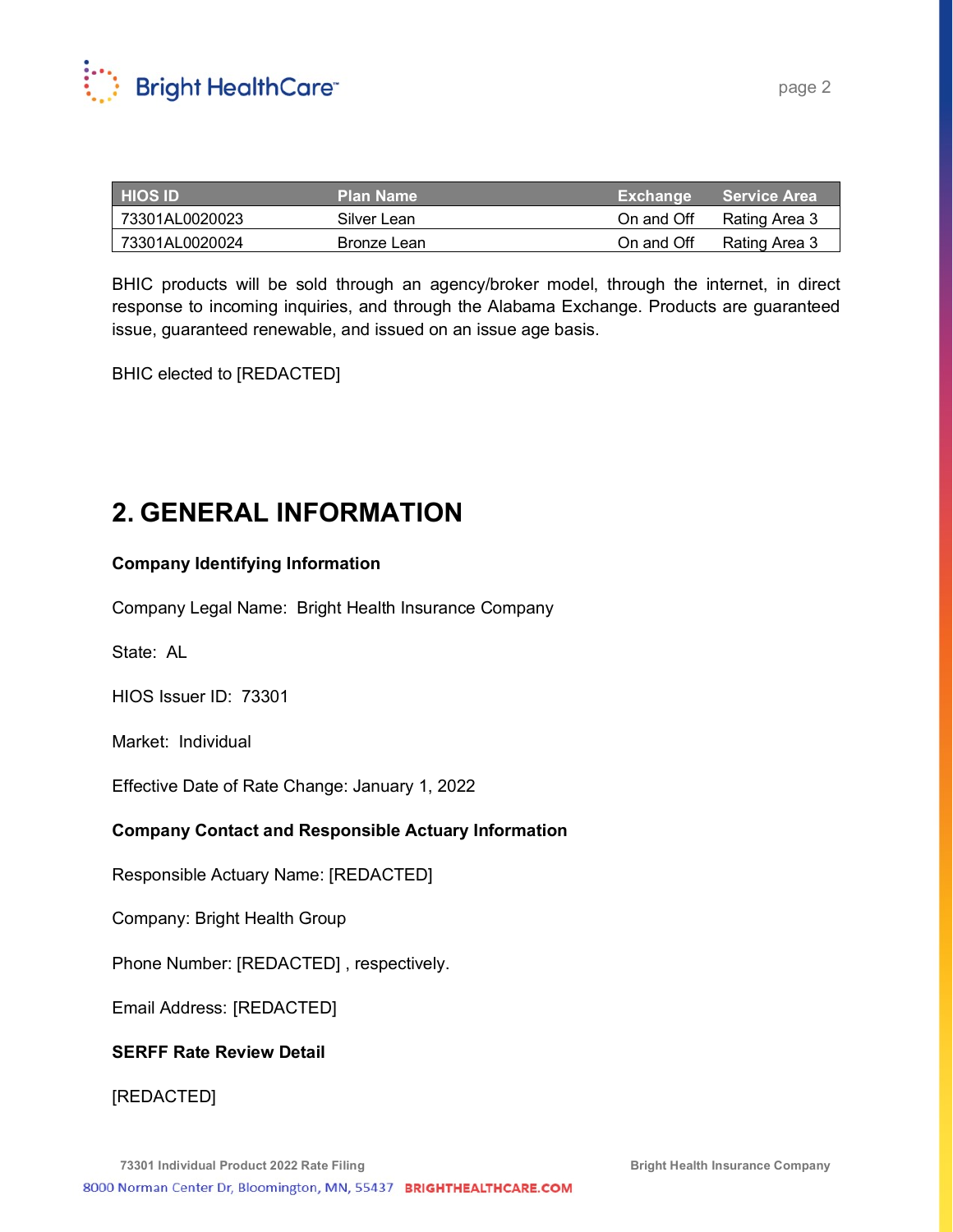

#### **Other General Information**

Type of Filing: Renewing

Type of Plan: EPO; On and Off-Exchange; New and Renewing Business

Months of Rate Guarantee: These rates will be guaranteed until December 31, 2022.

# **3. PROPOSED RATE CHANGE(S)**

[REDACTED]

page 3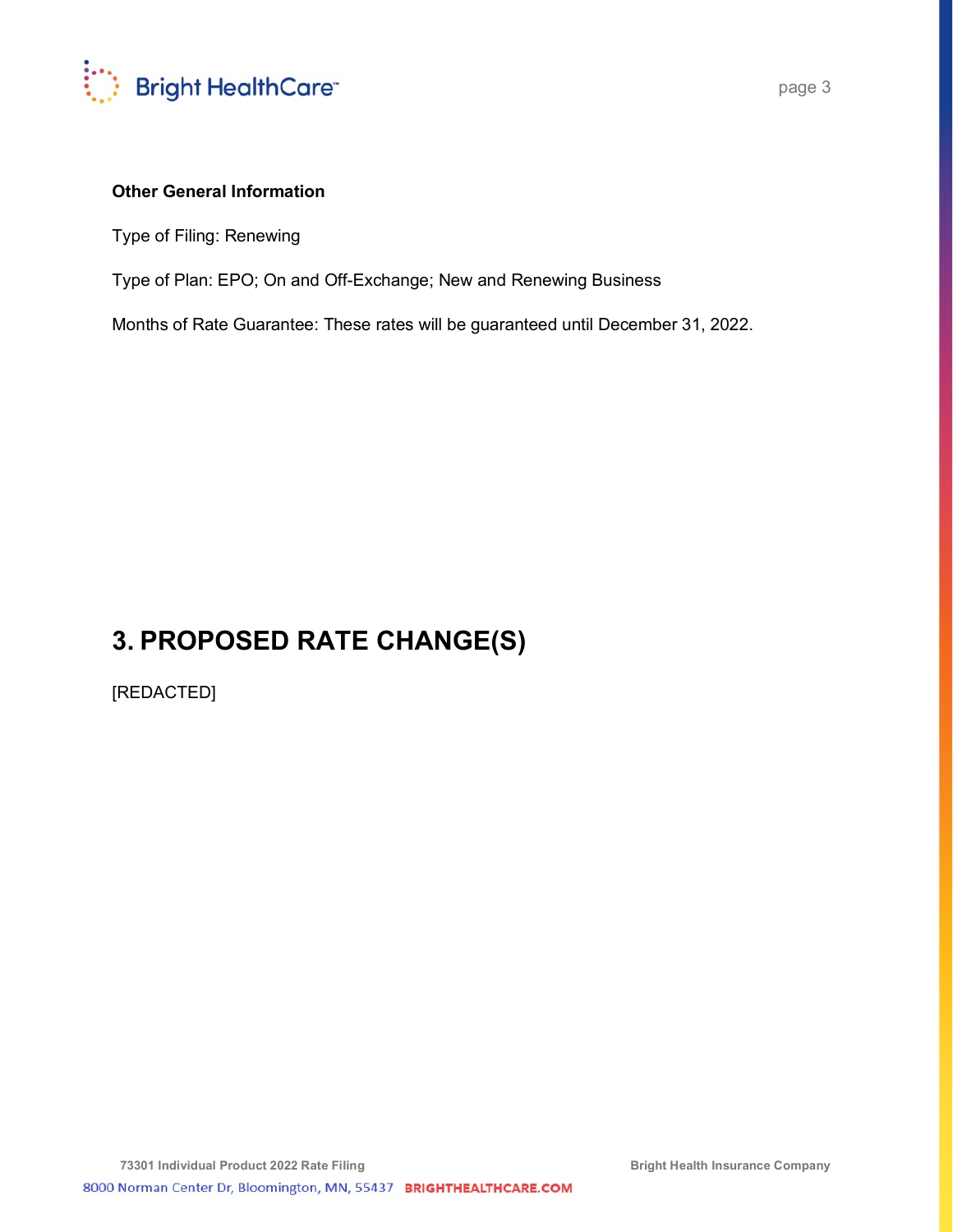

# **4. MARKET EXPERIENCE**

# **EXPERIENCE PERIOD PREMIUMS AND CLAIMS**

BHIC began offering products effective January 1, 2018; the 2022 rate development is based on two years of experience, which when combined is considered fully credible $^{\rm 1}$  $^{\rm 1}$  $^{\rm 1}$ . For purposes of rate development, we consider the BHIC experience from 2020 to be the "Experience Rate" and the BHIC experience from 2019 to be the "Manual Rate." This is in line with URRT instructions for Worksheet 1

We have summarized key components of the "Experience Rate" data below.

<span id="page-5-0"></span><sup>&</sup>lt;sup>1</sup> The Actuaries have considered Actuarial Standard of Practice #25 when making this determination.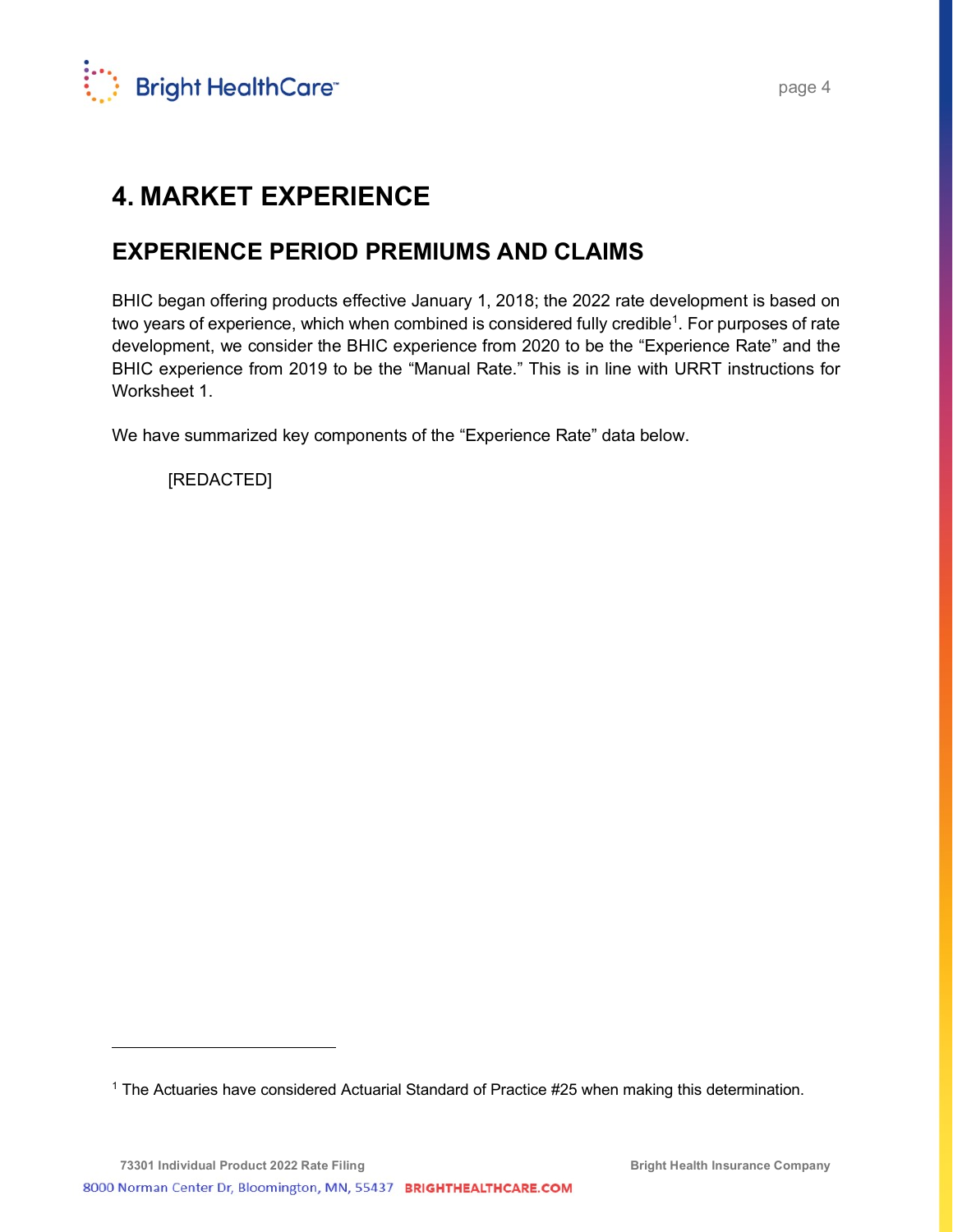

# **BENEFIT CATEGORIES**

Benefit categories were determined based on the preferred definitions, as follows:

- Inpatient Hospital: Includes non-capitated facility services for medical, surgical, maternity, mental health and substance abuse, skilled nursing, and other services provided in an inpatient facility setting and billed by the facility.
- Outpatient Hospital: Includes non-capitated facility services for surgery, emergency room, lab, radiology, therapy, observation and other services provided in an outpatient facility setting and billed by the facility.
- Professional: Includes non-capitated primary care, specialist, therapy, the professional component of laboratory and radiology, and other professional services, other than hospital-based professionals whose payments are included in facility fees.
- Other Medical: Includes non-capitated ambulance, home health care, DME, prosthetics, supplies, vision exams, dental services and other services.
- Capitation: BHIC does not offer any services under a captiated arrangement.
- Prescription Drug: Includes drugs dispensed by a pharmacy. This amount should be net of rebates received from drug manufacturers.

Table 3 shows the measurement units used for each benefit category:

| <b>Benefit Category</b>    | <b>Measurement Unit</b> |  |  |
|----------------------------|-------------------------|--|--|
| <b>Inpatient Hospital</b>  | Admits                  |  |  |
| <b>Outpatient Hospital</b> | <b>Visits</b>           |  |  |
| Professional               | Visits                  |  |  |
| <b>Other Medical</b>       | <b>Services</b>         |  |  |
| <b>Prescription Drug</b>   | Prescriptions           |  |  |

#### **Table 3: Measurement Units by Category of Service**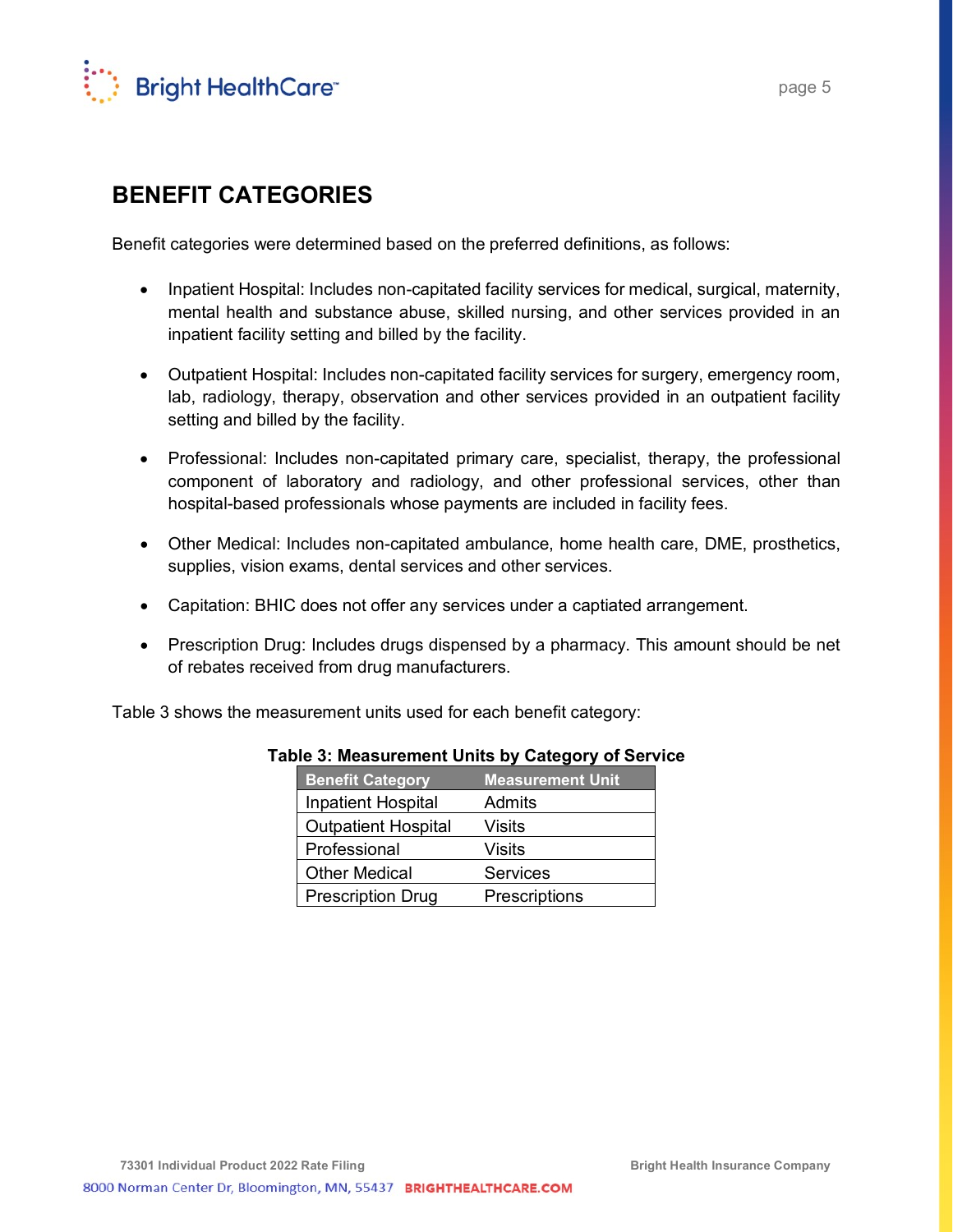

# **PROJECTION FACTORS**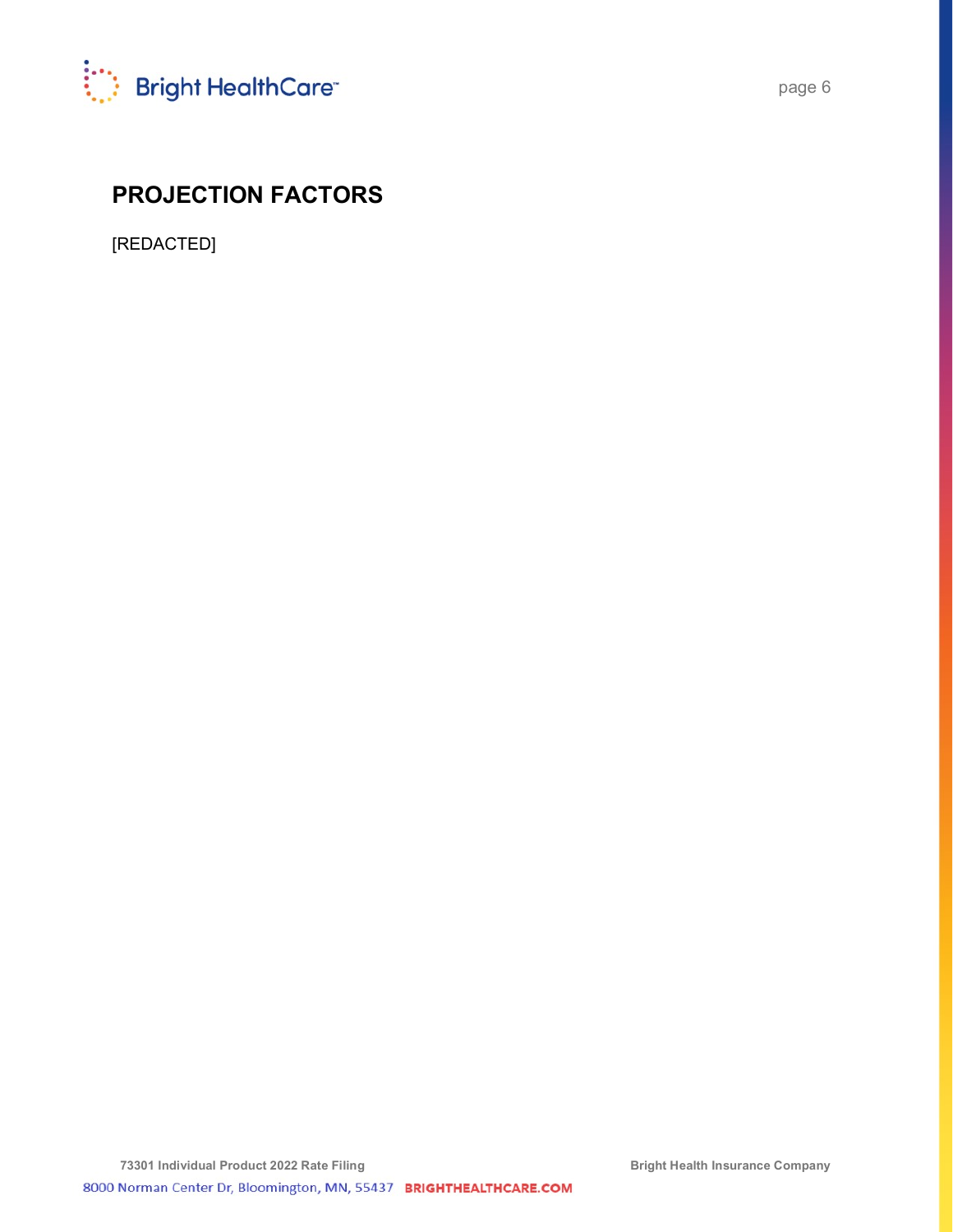

### **MANUAL RATE ADJUSTMENTS**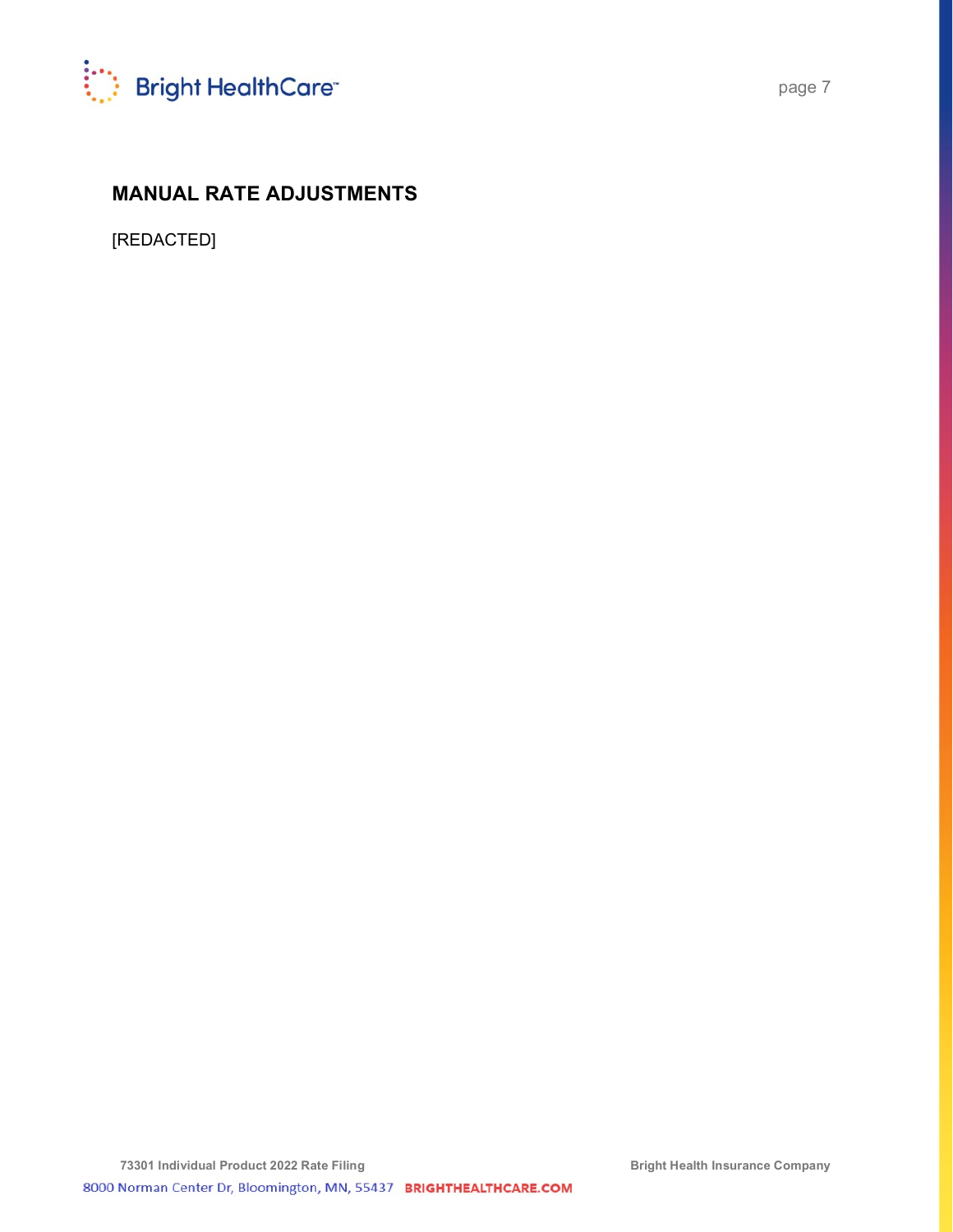

### **CREDIBILITY OF EXPERIENCE**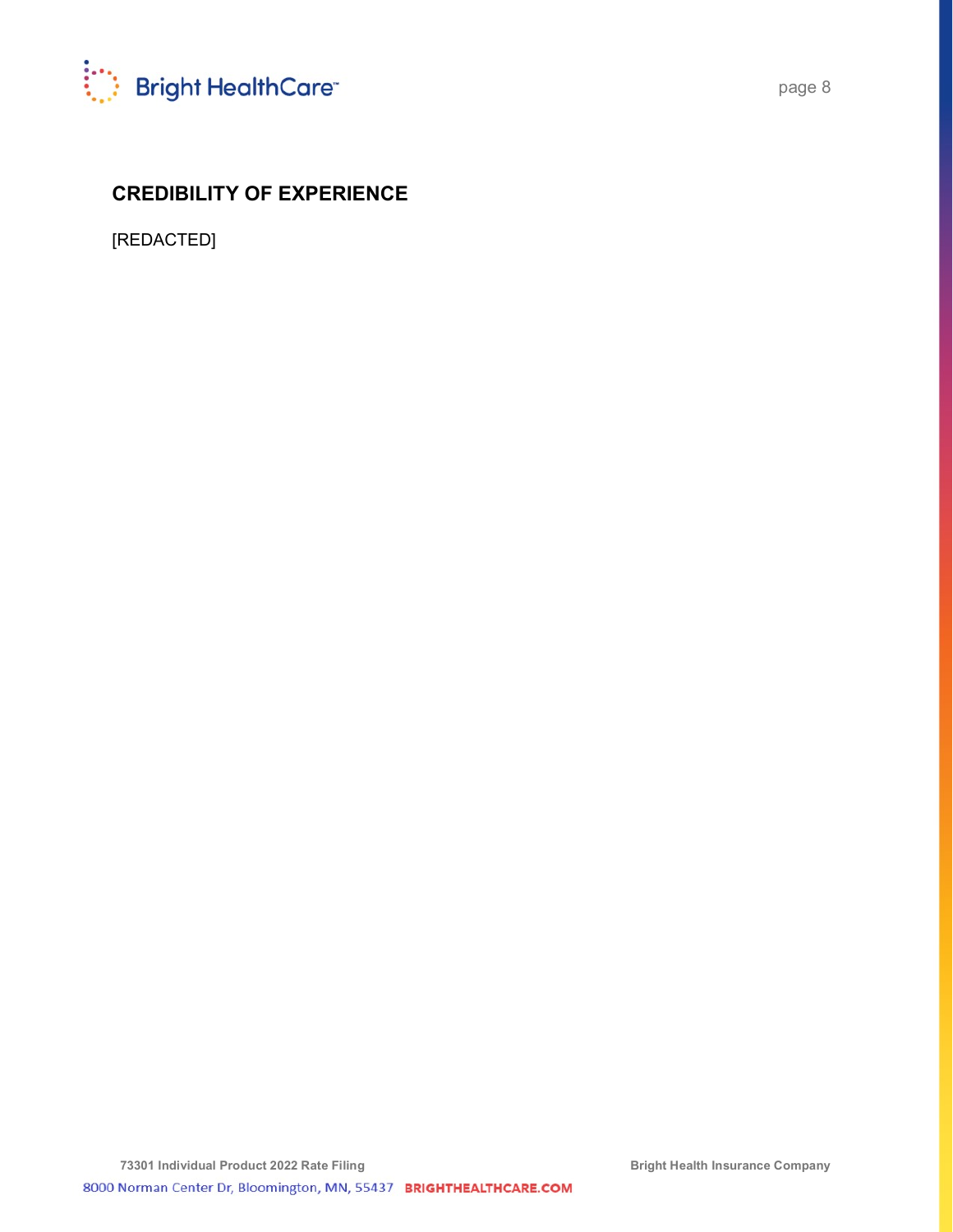

# **ESTABLISHING THE INDEX RATE**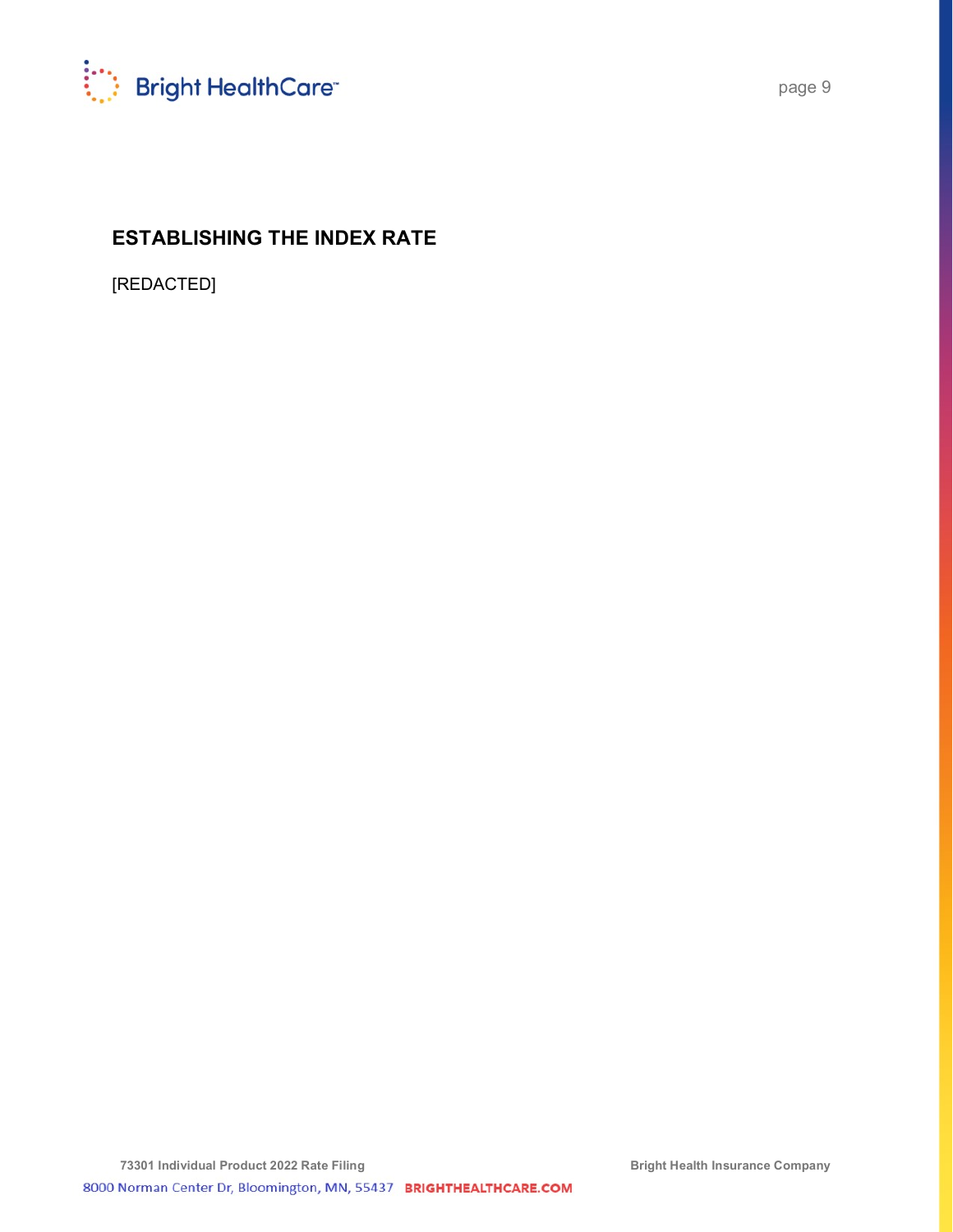

### **DEVELOPMENT OF THE MARKET-WIDE ADJUSTED INDEX RATE**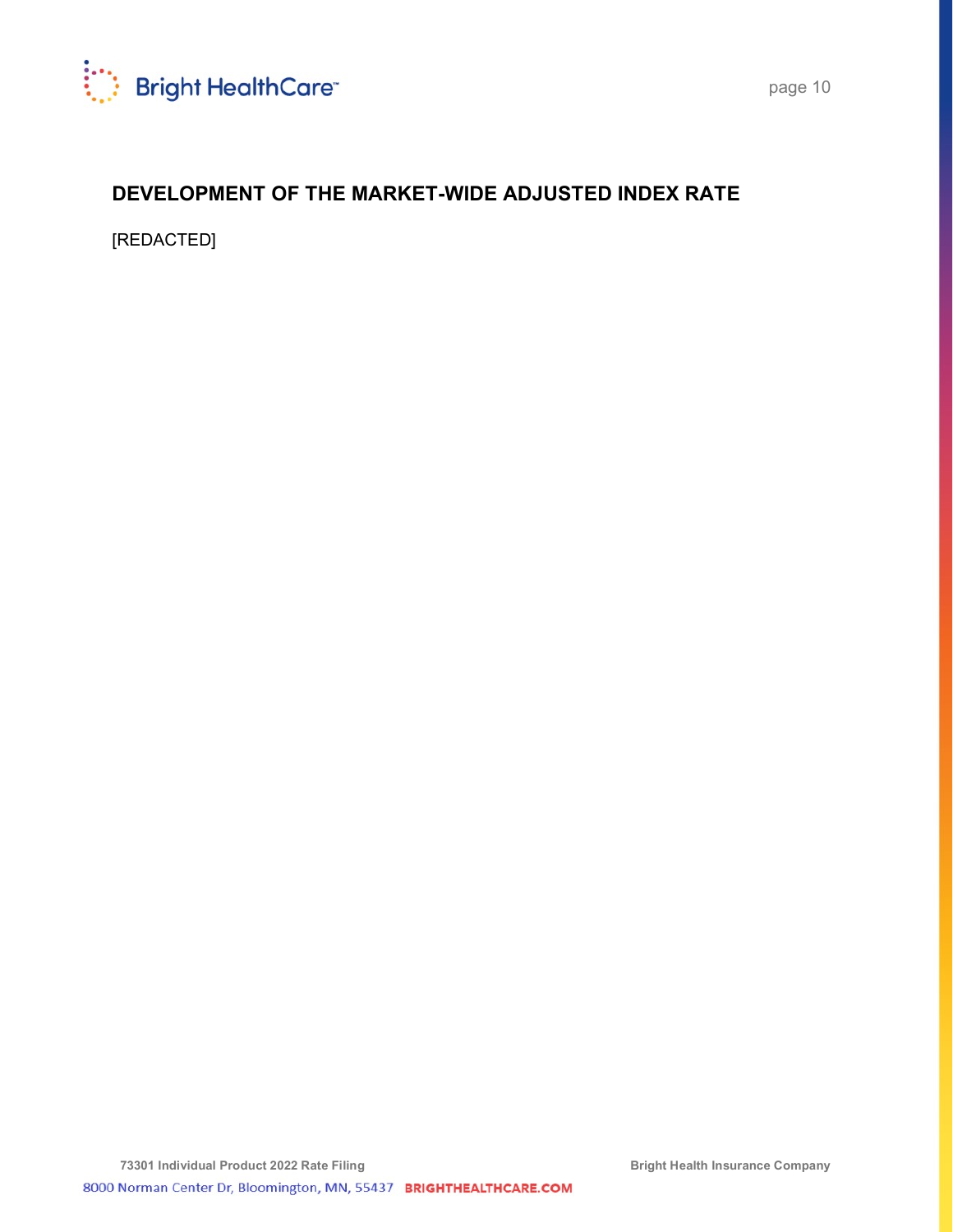

# **PLAN ADJUSTED INDEX RATE (PROJECTION PERIOD)**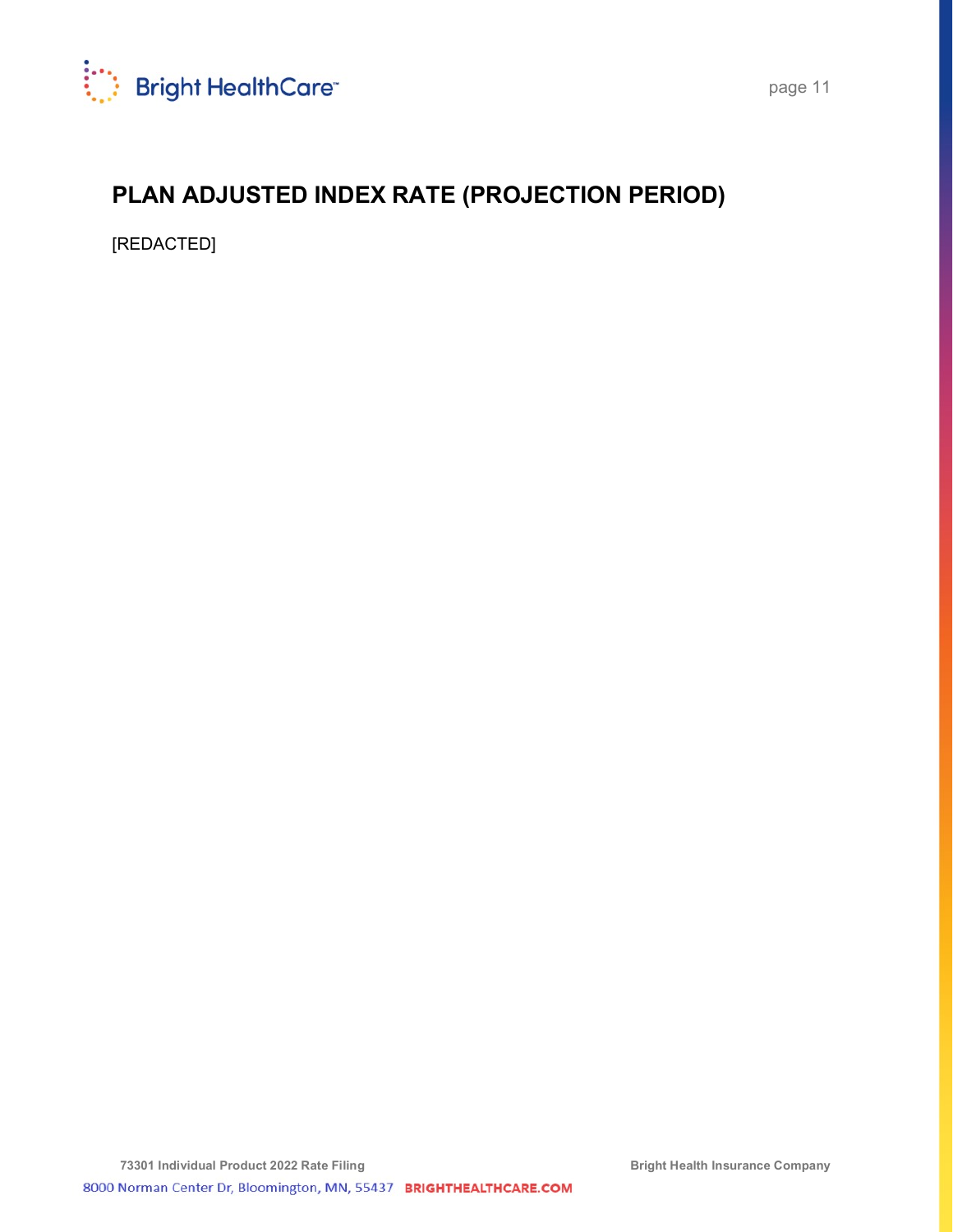

# **CALIBRATION**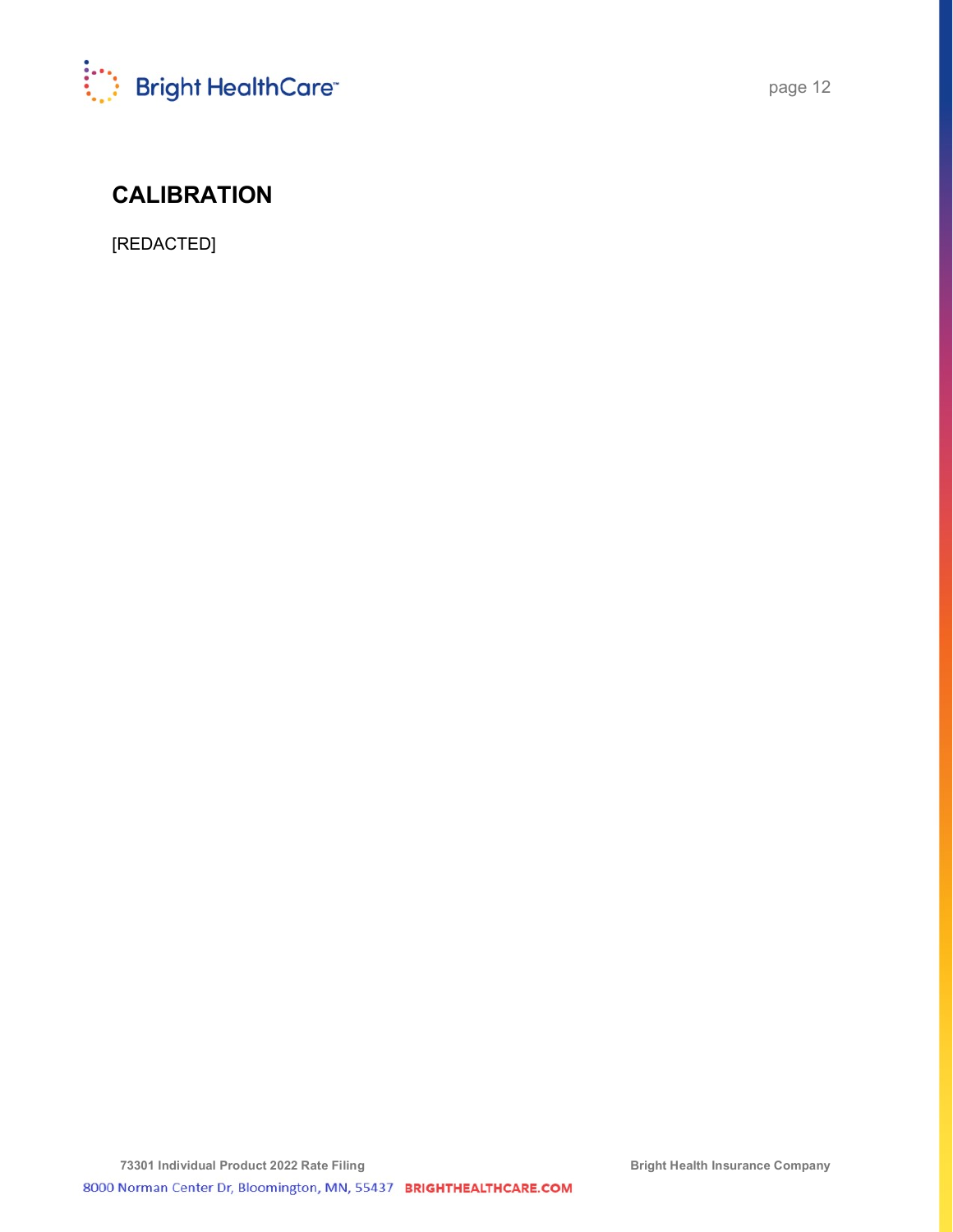

# **CONSUMER ADJUSTED PREMIUM RATE DEVELOPMENT**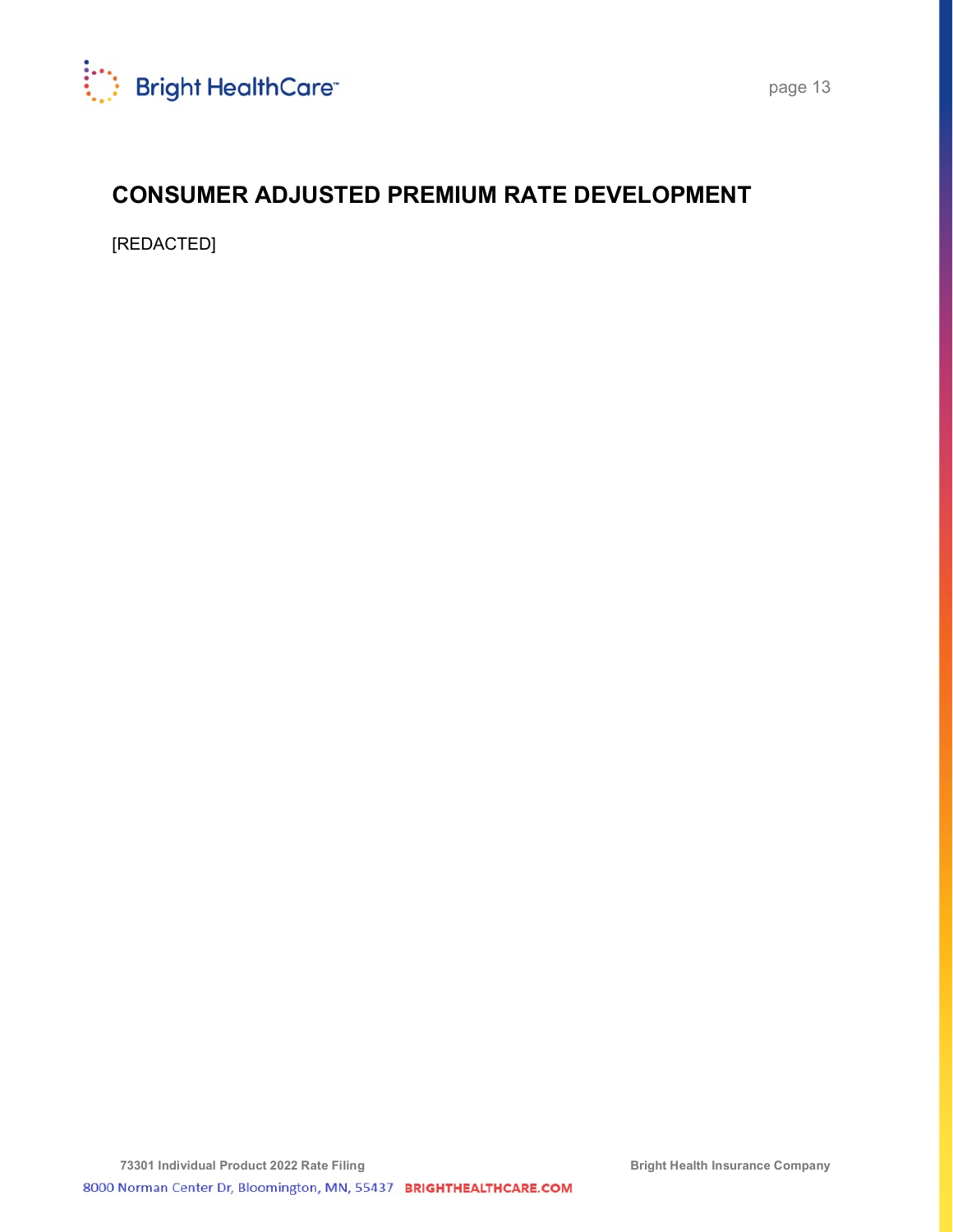

# **5. PROJECTED LOSS RATIO**

The Anticipated Loss Ratio ("ALR") is defined as being the present value of expected benefits<sup>[2](#page-15-0)</sup> over the present value of expected premiums for the time period that the premiums are effective. BHIC estimates the ALR to be 80.2%. This calculation does not exclude any regulatory fees or taxes from premiums, which is why it is lower than the Federal MLR calculation.

Based on the federal MLR methodology, the loss ratio is estimated to be 84.5%; therefore, BHIC does not anticipate paying consumer rebates for the 2022 plan year. Regulatory fees and taxes were excluded from premium in the calculation of this value.

# **6. PLAN PRODUCT INFORMATION**

# **AV METAL LEVELS**

The AVC was used to generate the AV metal tiers (URRT, Worksheet 2). We relied on the ASOP 50: *Determining Minimum Value and Actuarial Value under the Affordable Care Act in using the* federal actuarial value calculator. We have incorporated the expanded *de minimus* range to the applicable plans.

BHIC's plan designs were mostly compatible with the AVC. An adjustment was applied within the AVC to pharmacy copayments and coinsurance to account for ACA preventive drugs having no cost-sharing. The final AV is calculated in the AVC using the usual cost-sharing components of the plan (deductible, MOOP, coinsurance, etc). The prescription drug cost-sharing for the generic and brand tiers were modified to account for the preventive drugs defined by the ACA, which are zero cost to the member. These adjustments are described in full in the Uniform Plan Design Justification document, included with this submission.

The Federal AVs for the plans are shown in Appendix E.

<span id="page-15-0"></span><sup>2</sup> BHIC has included claims attributed to quality initiatives in the numerator.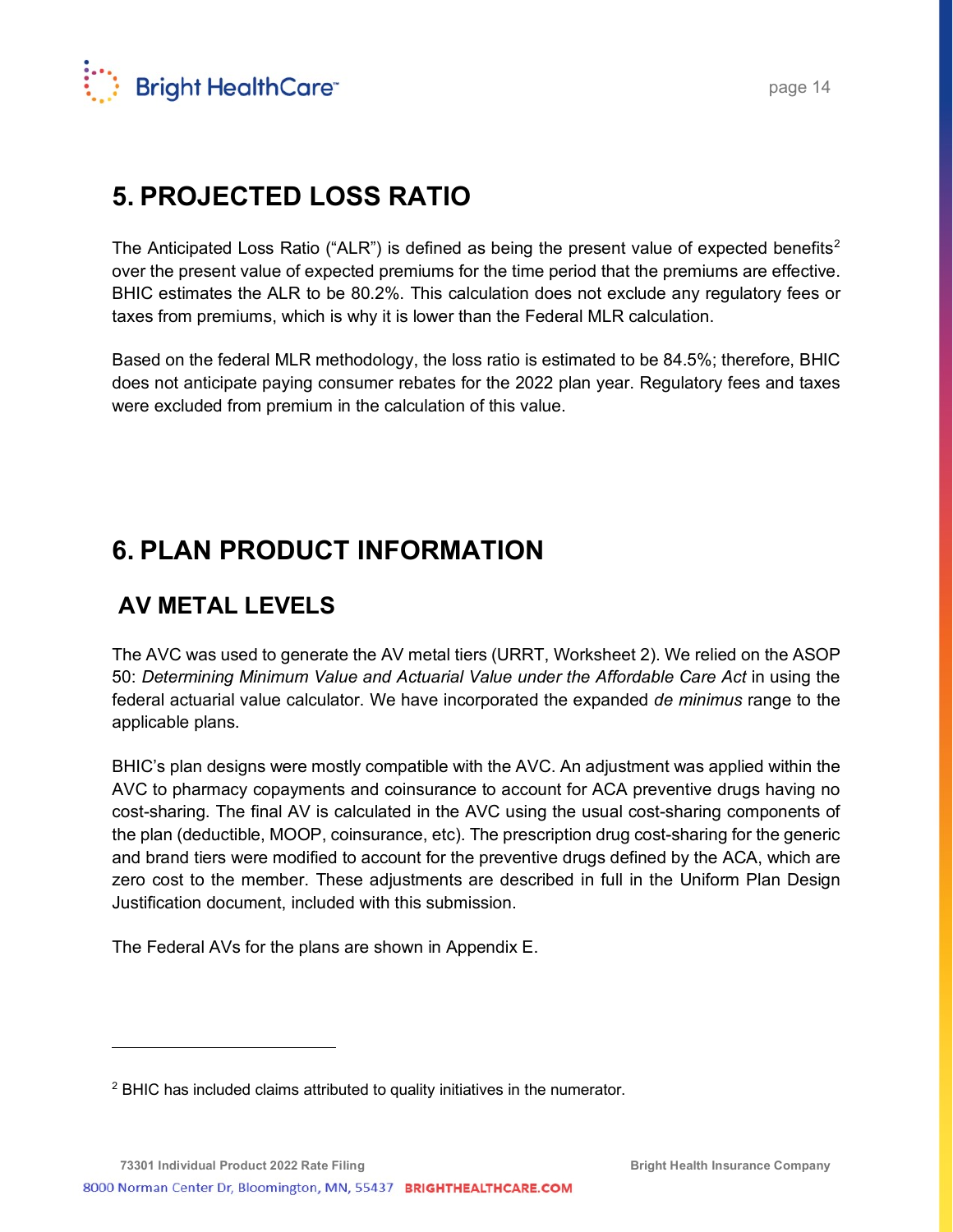

# **MEMBERSHIP PROJECTIONS**

[REDACTED]

# **NEW OR TERMINATED PLANS AND PRODUCTS**

No plans or products have terminated since the prior filing. The following BHIC plans IDs are new offerings as of 2022: 73301AL0020013, 73301AL0020014, 73301AL0020015, 73301AL0020016, 73301AL0020017, 73301AL0020018, 73301AL0020019, 73301AL0020021, 73301AL0020022, 73301AL0020023, 73301AL0020024.

# **PLAN TYPE**

All plans offered are EPO products, as indicated in Worksheet 2, Section I of the URRT.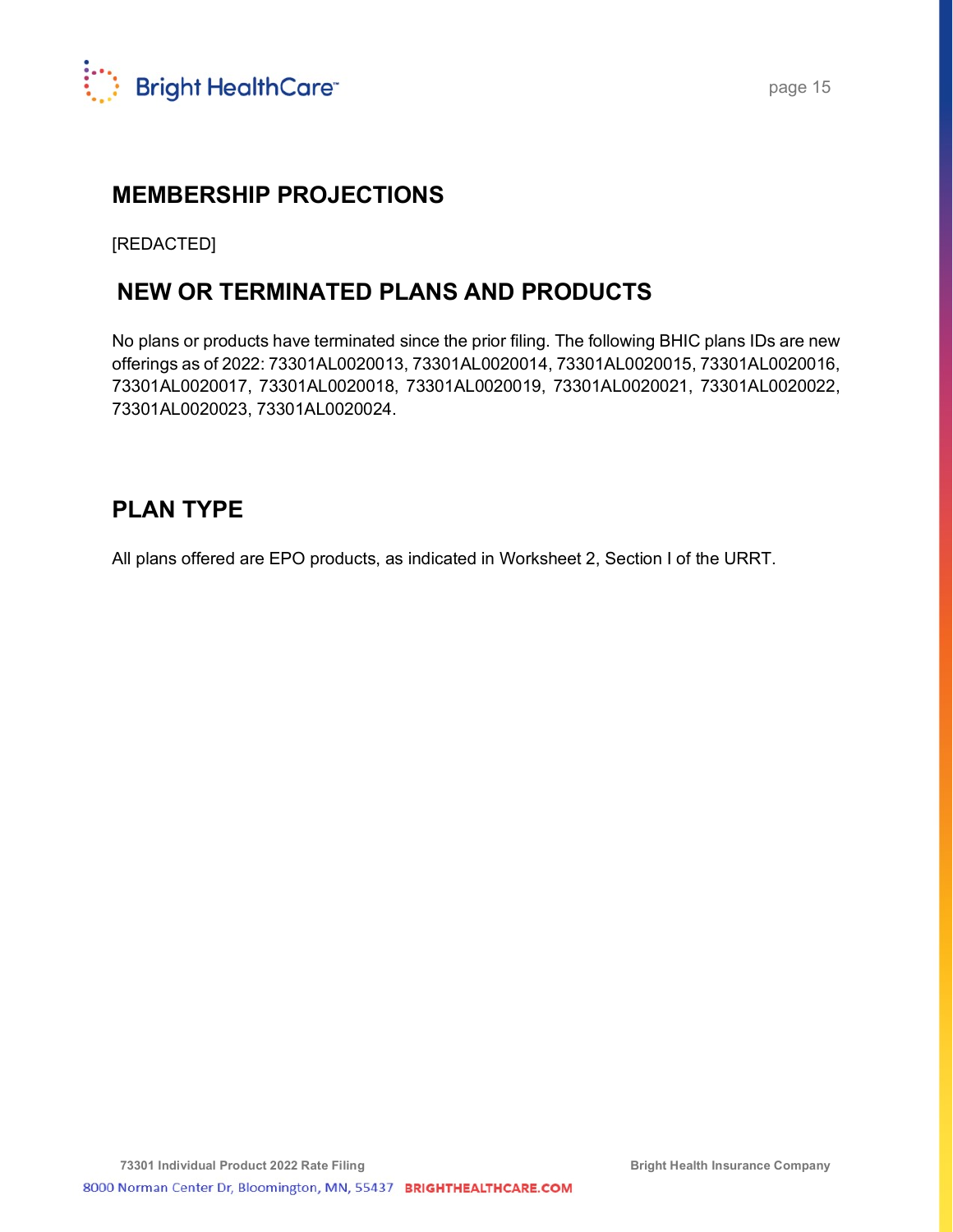

# **7. MISCELLANEOUS INSTRUCTIONS**

### **EFFECTIVE RATE REVIEW INFORMATION**

Additional information available upon request. Please note the following:

- **URRT Warnings:** There are no warnings appearing in the URRT.
- **Application of Market Reform Rating Rules for a Single Risk Pool:** BHIC has established a single risk pool for all individual market business. Since BHIC was new to the individual market in 2018, all BHIC's individual business will be non-grandfathered, non-transitional, and ACA-compliant.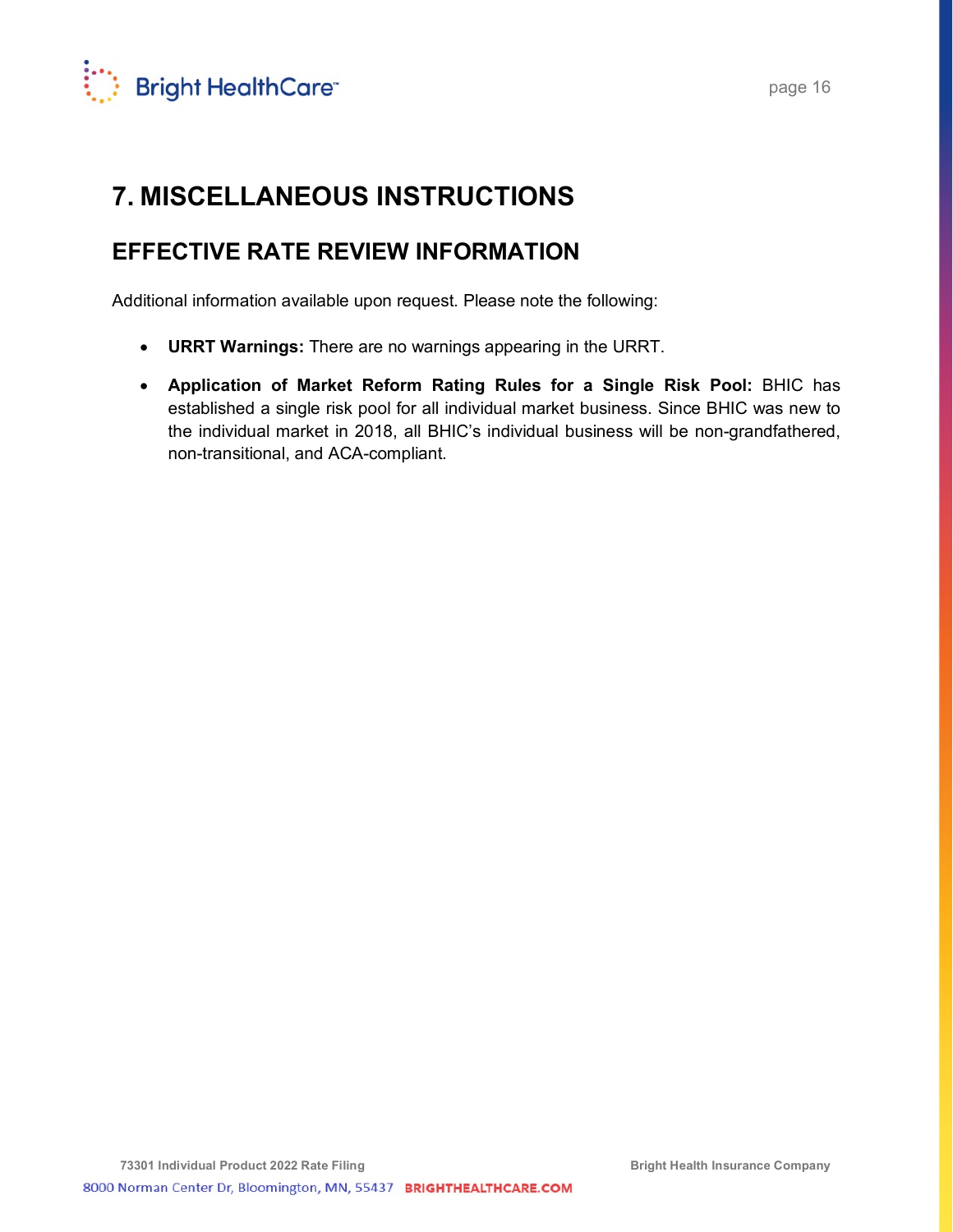

### **RELIANCE**

We relied on several internal departments for key assumptions. This information included but was not limited to estimated 2022 enrollment estimates, geographic region to be covered, filed benefit designs, product design information, treatment of quality initiatives, provider reimbursement parameters, and retention components.

We have performed a limited review of this information and have deemed it to be reasonable.

Finally, we relied on the Wakely Pricing Model (WPM), leased from Wakely Consulting Group, to produce pricing AVs. The calculations and data were provided by Wakely, and BHIC populated the model and calibrated the allowed amounts.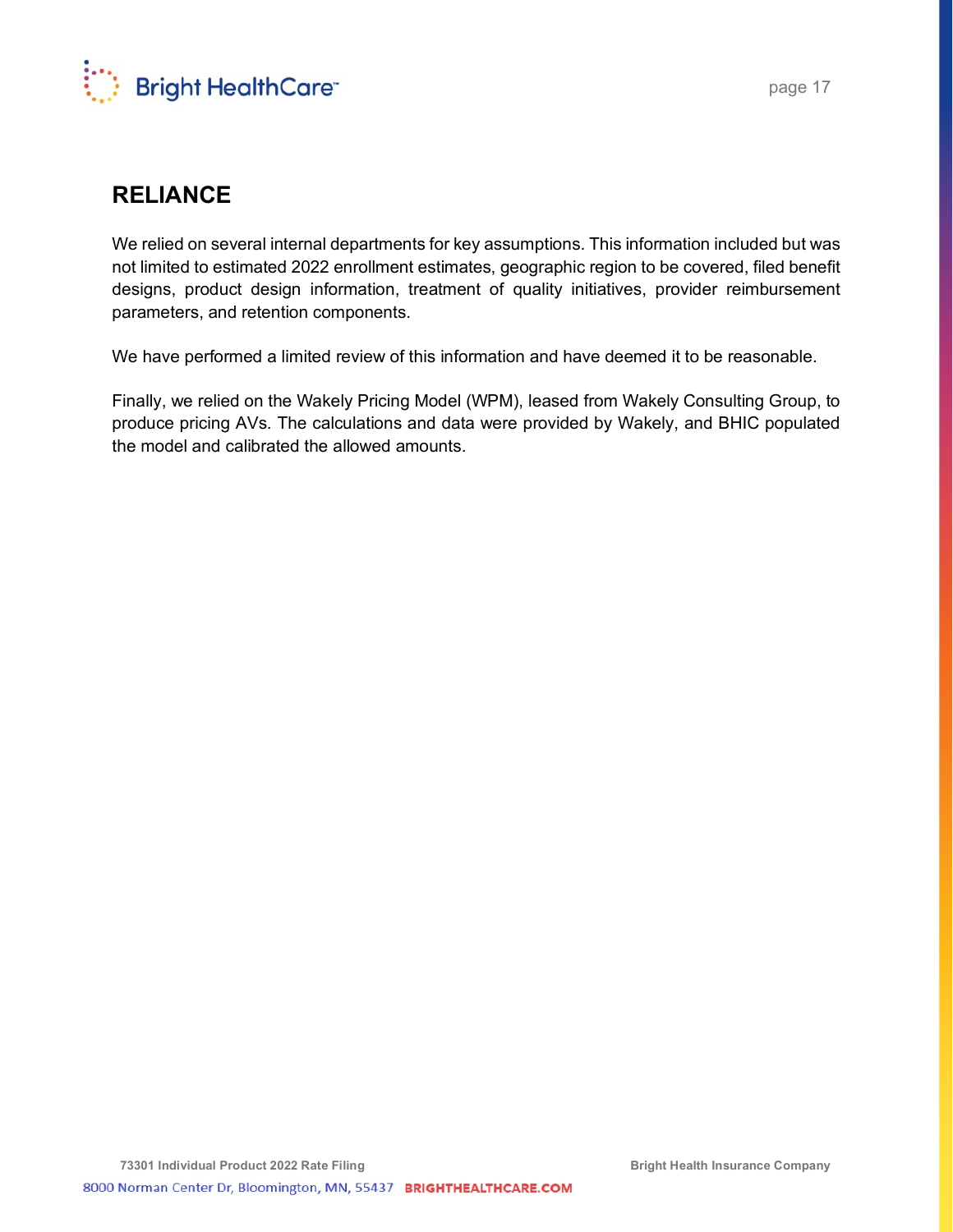

# **ACTUARIAL CERTIFICATION**

I, [REDACTED], am an Associate of the Society of Actuaries and a Member of the American Academy of Actuaries.

I, [REDACTED], am a Fellow of the Society of Actuaries and a Member of the American Academy of Actuaries.

We both meet the Qualification Standards of Actuarial Opinion as adopted by the American Academy of Actuaries for preparing premium rate filings for insurers.

This actuarial certification applies to the Bright Health Insurance Company, Inc. Individual products to be offered on the Alabama Federal Health Exchange.

- 1. The premium rates filed are in compliance with applicable laws, rules and guidelines of the State of Alabama.
- 2. The premium rates filed are reasonable in relation to the benefits provided and are not excessive, inadequate, or unfairly discriminatory based on the provisions of the ACA as currently implemented.
- 3. The premium rates are calculated on the basis of sound actuarial principles.
- 4. The premium rates are reasonable when related to the applicable coverage and characteristics of the applicable class of enrollees.
- 5. The projected index rates are developed in accordance with all applicable state and federal statutes and regulations (45 CFR 156.80 and 147.102) and with allowable modifiers used in the development of plan specific premium rates.
- 6. The premium rates filed are in compliance with the ASOPs promulgated by the Actuarial Standards Board that are listed below:

ASOP No. 5, Incurred Health and Disability Claims

ASOP No. 8, Regulatory Filings for Health Plan Entities

ASOP No. 12, Risk Classification

ASOP No. 23, Data Quality

ASOP No. 25, Credibility Procedures Applicable to Accident and Health, Group Term Life, and Property/Casualty Coverages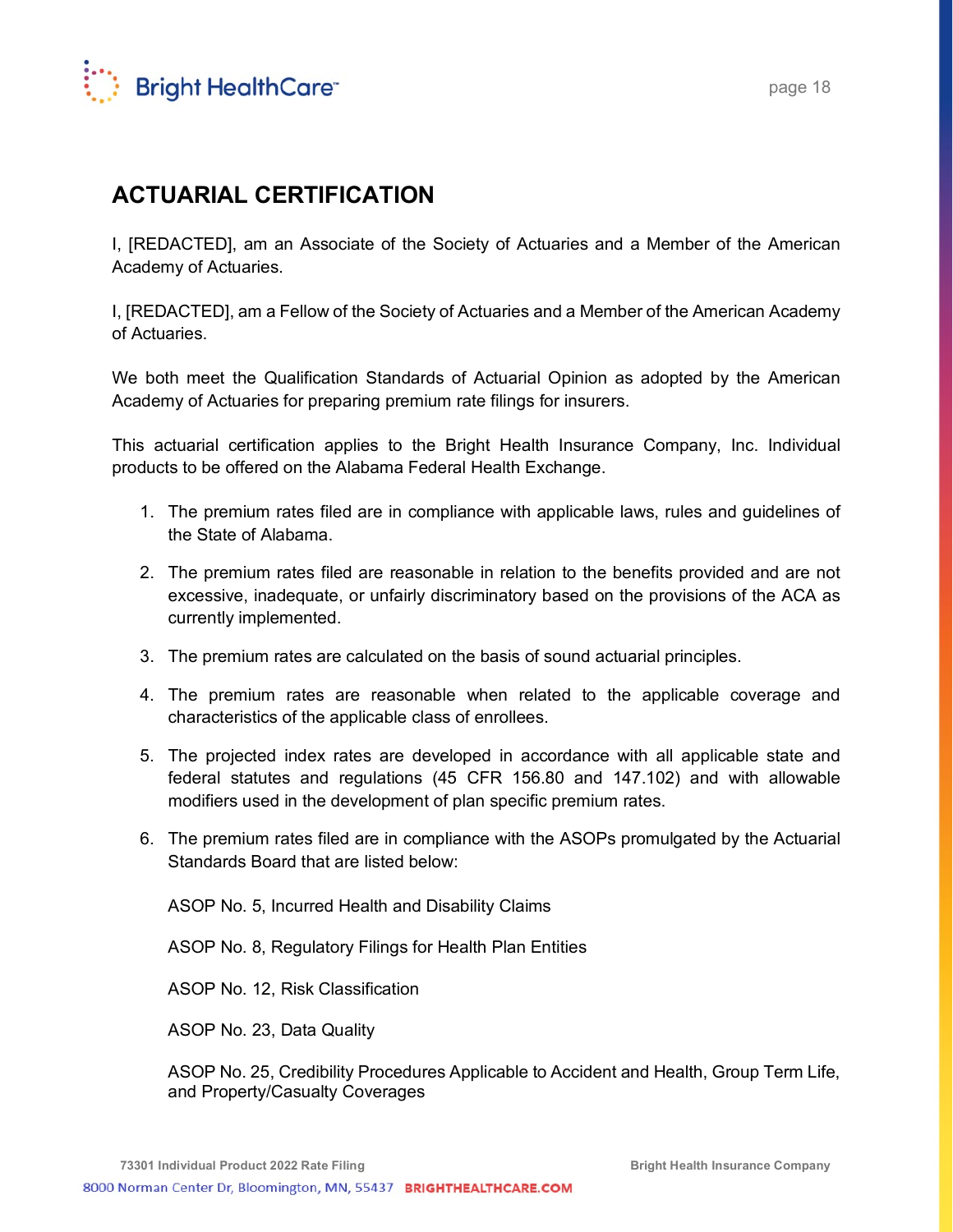

ASOP No. 41, Actuarial Communication

ASOP No. 42, Determining Health and Disability Liabilities Other Than Liabilities for Incurred Claims

ASOP No. 50, Determining Minimum Value and Actuarial Value under the Affordable Care Act

ASOP No. 56, Modeling

To the best of our knowledge and judgement, the premiums herein are reasonable in relation to the benefits provided and the population anticipated to be covered. Further, the premiums are not estimated to be either excessive or deficient based on the provisions of the ACA as currently implemented. Differences between projections and actual amounts depend on the extent to which future experience conforms to the assumptions made for this analysis. Actual experience will vary from the estimates given the inherent uncertainty in developing premium rates under the ACA.

The 2022 premium rates in this actuarial memorandum are contingent upon the status of the ACA statutes and regulations including any regulatory guidance, court decisions, or otherwise. Legal or regulatory changes may significantly impact the required 2022 premium rates provided herein. Changes include, but are not limited to, any legislative or regulatory amendment, court decision, or a decision by Congress, the Health and Human Services Secretary, or the Centers for Medicare and Medicaid Services Director.

The index rate and only the allowable modifiers as described in 45 CFR 156.80(d)(1) and 45 CFR 156.80(d)(2) were used to generate plan level rates.

The percent of total premium that represents essential health benefits included in Worksheet 2, Sections III and IV were calculated in accordance with ASOPs.

The geographic rating factors only reflect differences in the costs of delivery (which can include unit cost and provider practice pattern differences) and do not include differences for population morbidity by geographic area.

The Federal AV Calculator (with some modification) was used to determine the AV Metal Values shown in Worksheet 2 of the Unified Rate Review Template for all plans.

The Part I Unified Rate Review Template does not demonstrate the process used to develop the rates. Rather, it represents information required by Federal regulation to be provided in support of the review of rate increases, for certification of qualified health plans for federally facilitated exchanges and for certification that the index rate is developed in accordance with Federal regulation and used consistently and only adjusted by the allowable modifiers.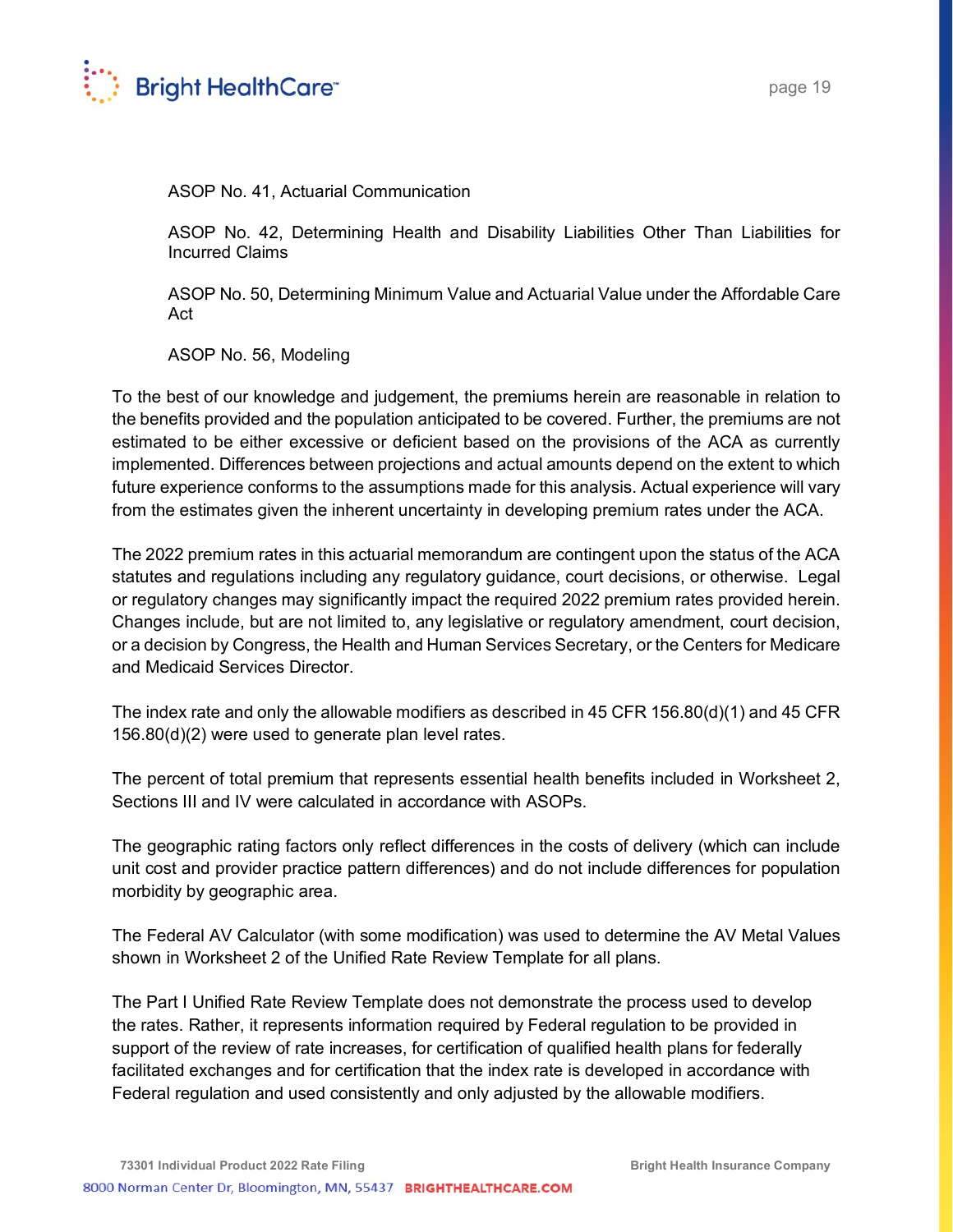

Sincerely,

[REDACTED] [REDACTED] Senior Actuarial Consultant Actuarial Consultant Associate, Society of Actuaries<br>
Member, American Academy of Actuaries<br>
Member, American Academy of Actuaries<br>
Member, American Academy of Actuaries Member, American Academy of Actuaries

Date: July 21, 2021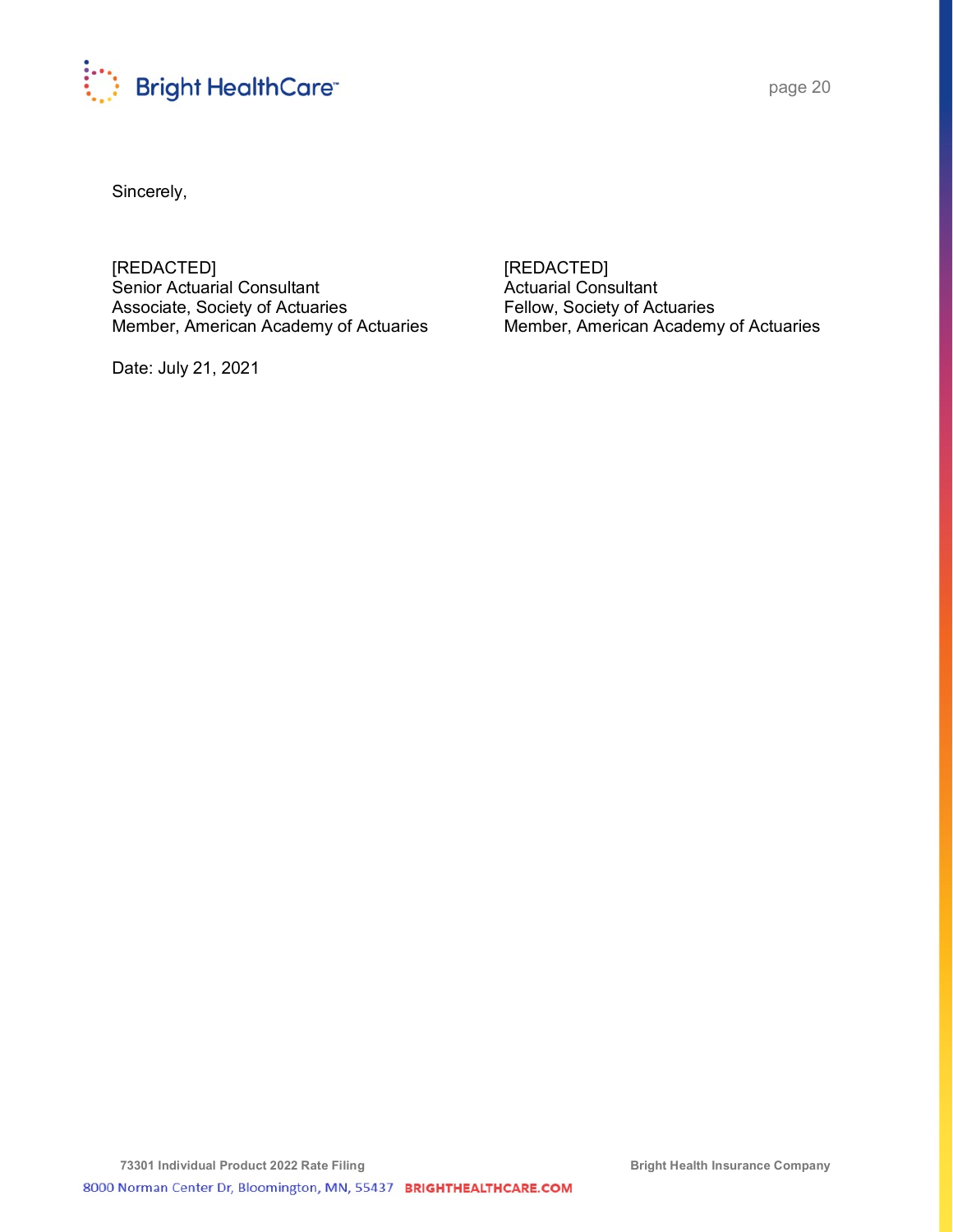

### **Appendices**

- Appendix A REDACTED
- Appendix B REDACTED
- Appendix C REDACTED
- Appendix D REDACTED
- Appendix E REDACTED
- Appendix F REDACTED
- Appendix G Federal and Pricing Actuarial Values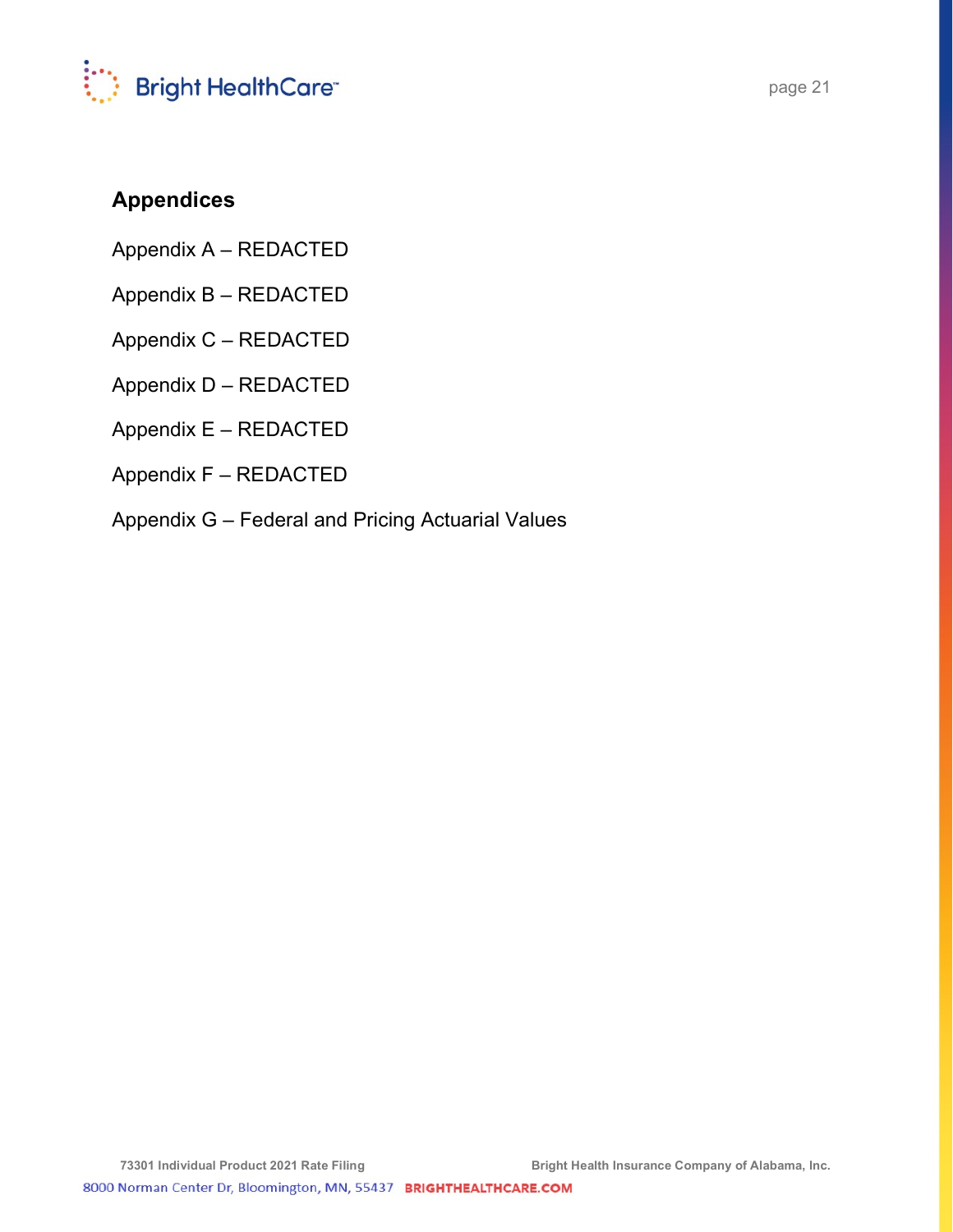

**Appendix A**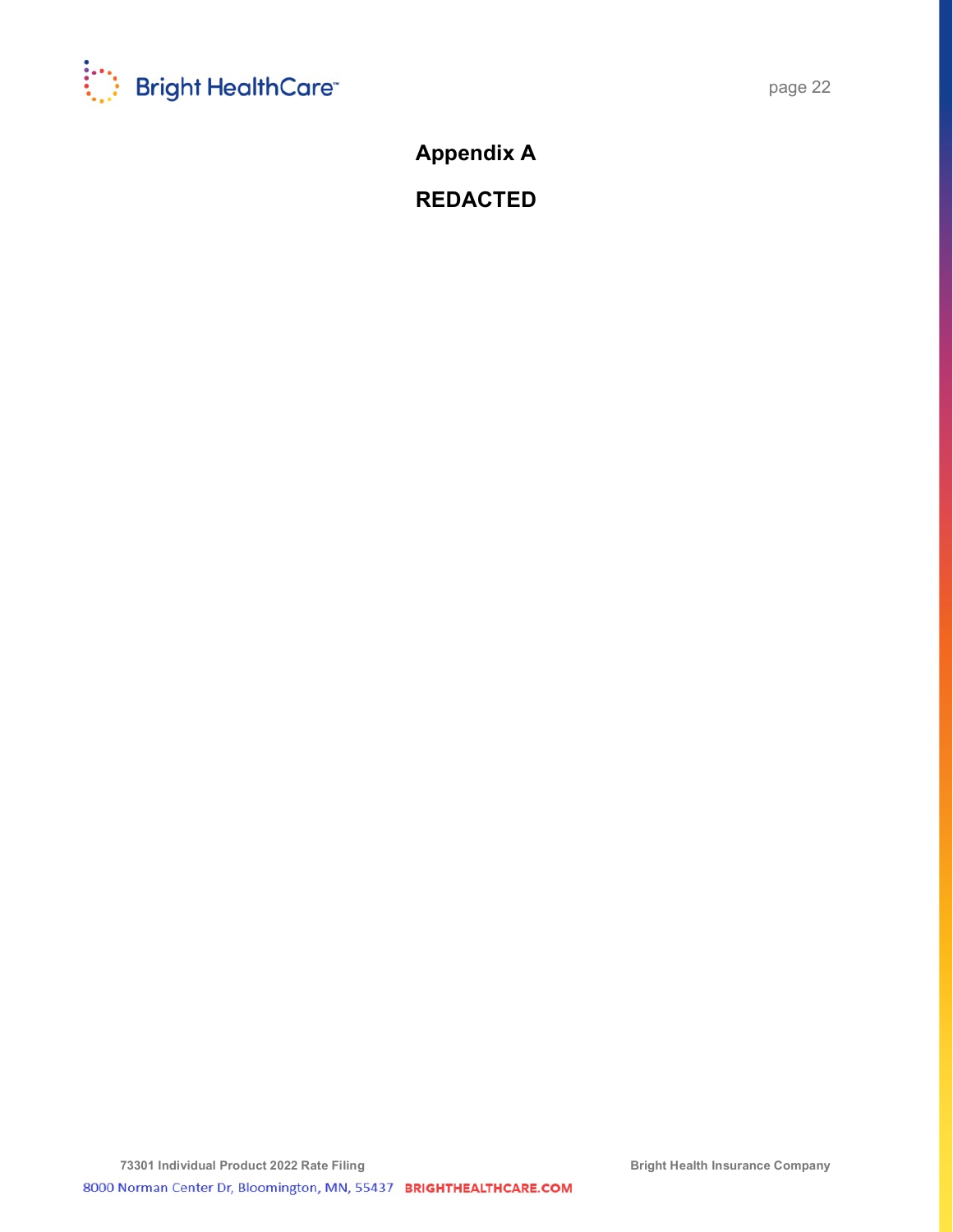

**Appendix B**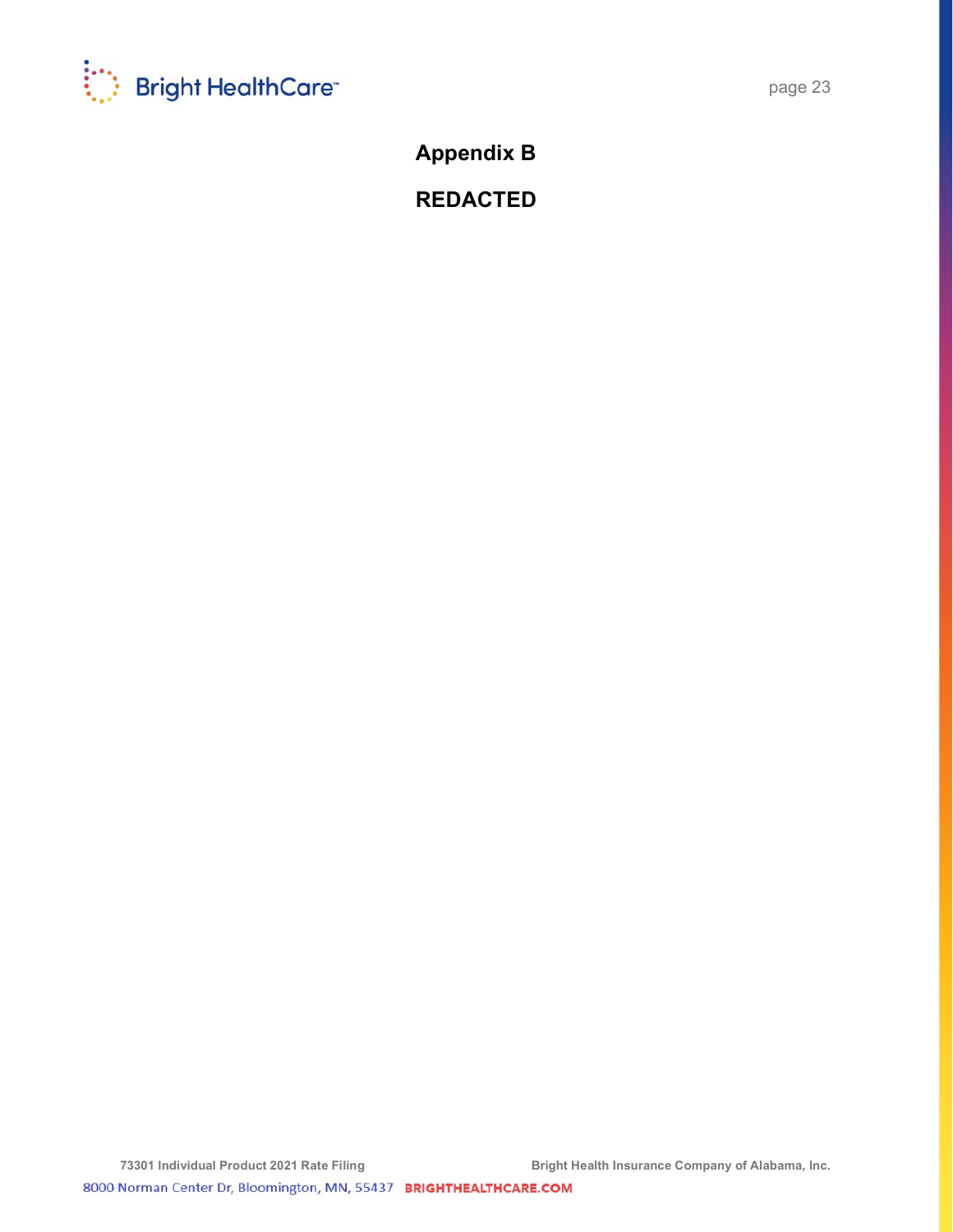

**Appendix C**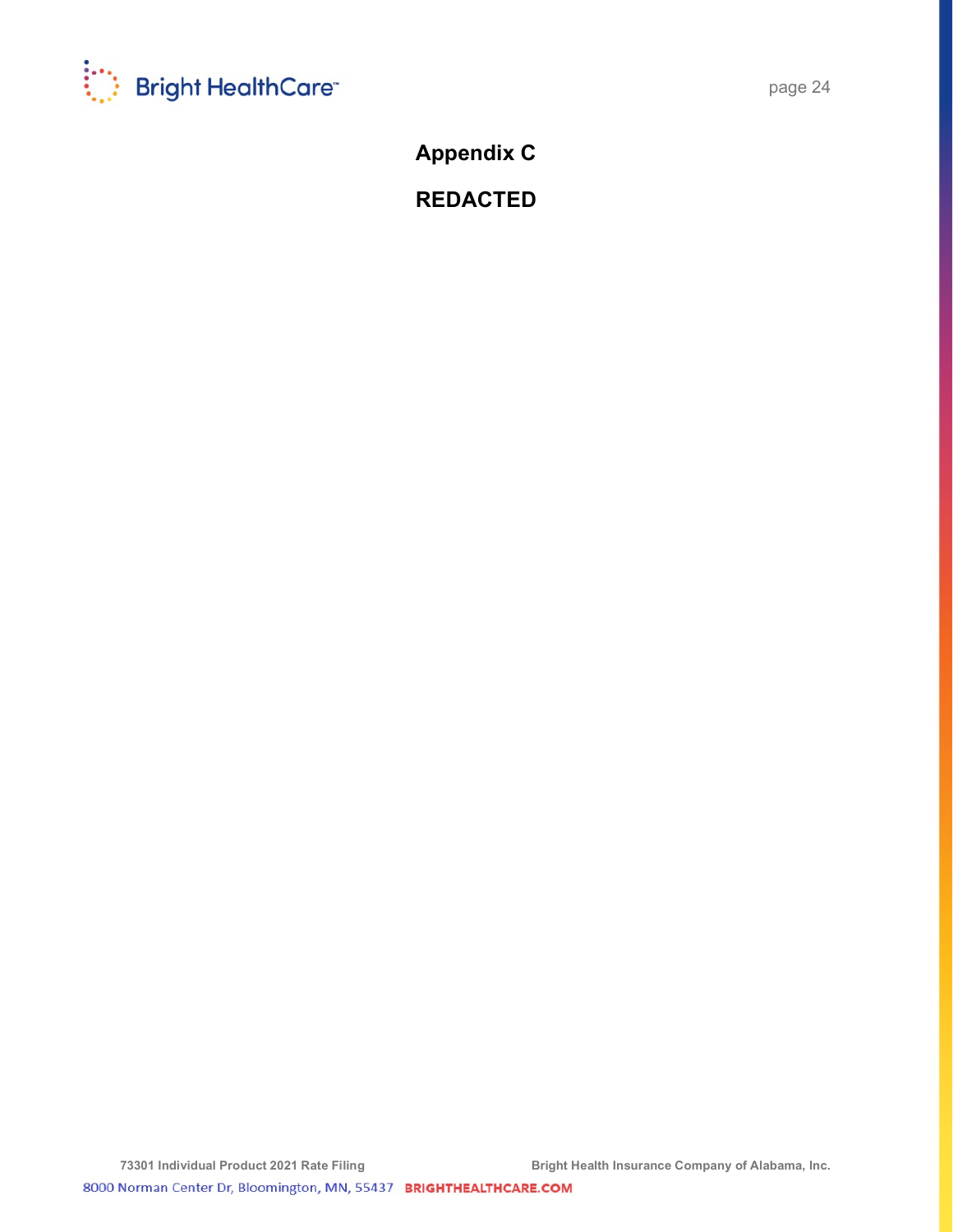

# **Appendix E**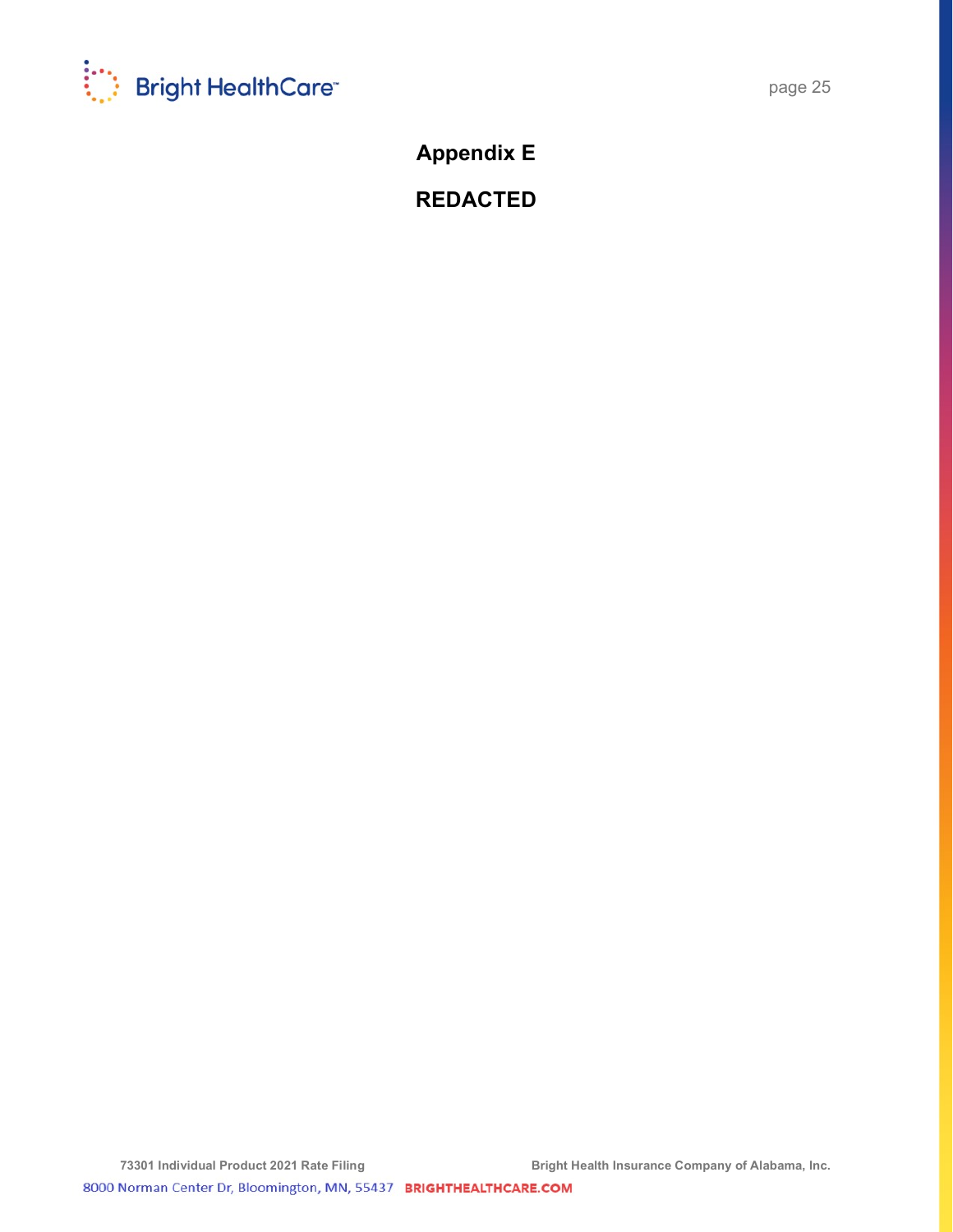

**Appendix F**